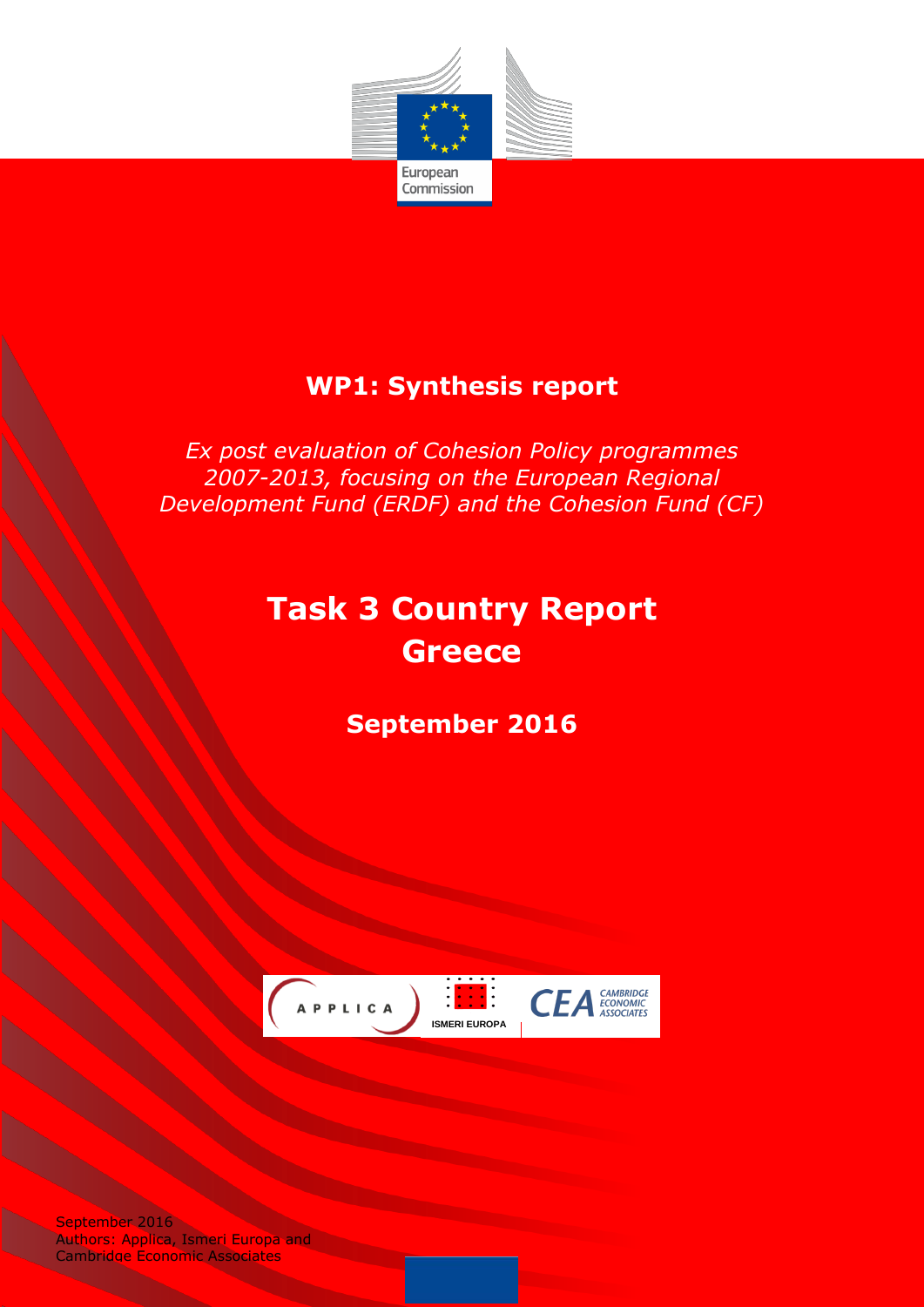*The information and views set out in this report are those of the author(s) and do not necessarily reflect the official opinion of the Commission. The Commission does not guarantee the accuracy of the data included in this study. Neither the Commission nor any person acting on the Commission's behalf may be held responsible for the use which may be made of the information contained therein.*

#### **EUROPEAN COMMISSION**

Directorate-General for Regional and Urban Policy Directorate B – Policy Unit B.2 Evaluation and European Semester

*Contact:* Violeta PICULESCU

*E-mail:* Violeta.PICULESCU@ec.europa.eu

*European Commission B-1049 Brussels*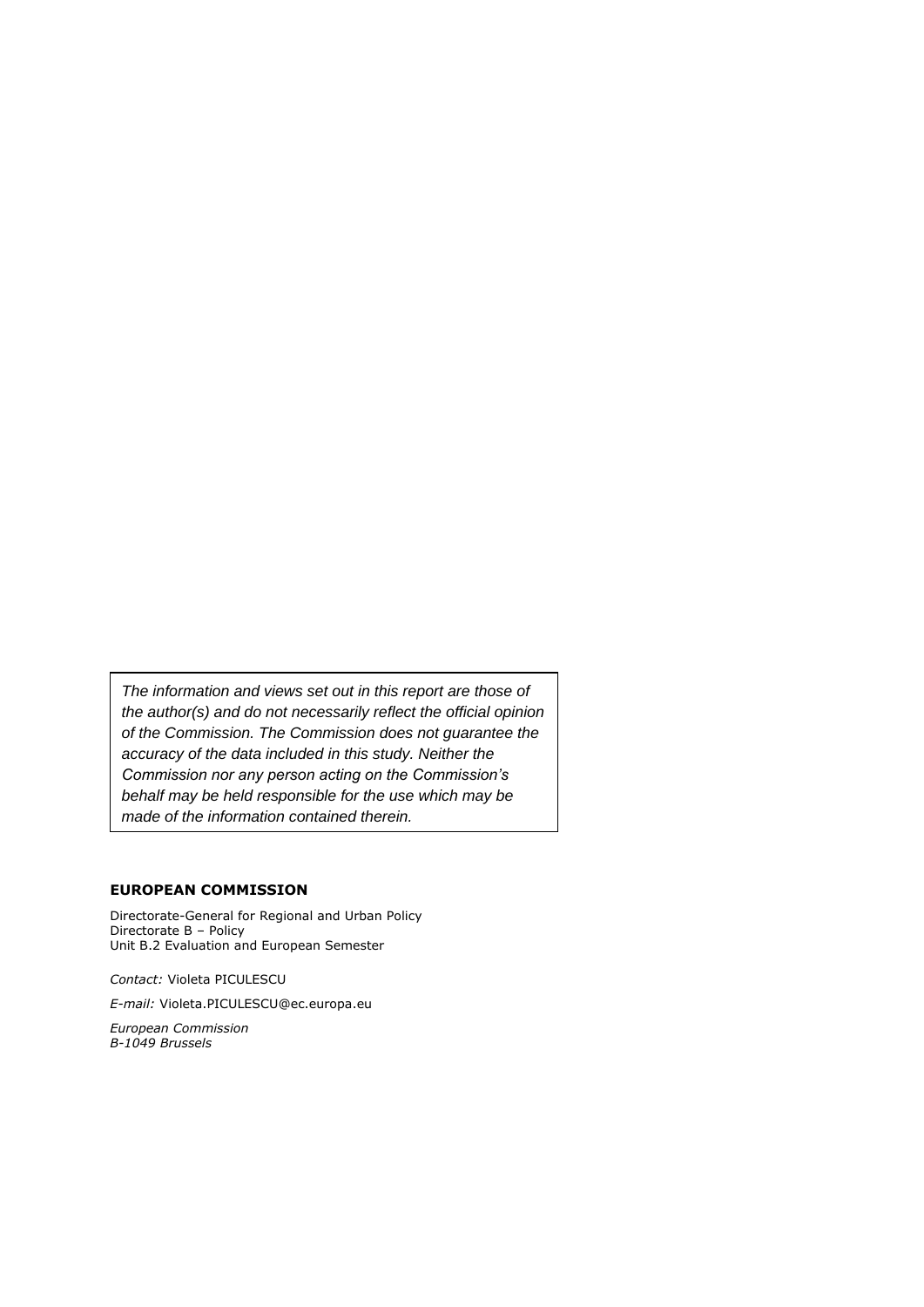# **WP1: Synthesis report (contract number 2014CE16BAT016)**

*Ex post evaluation of Cohesion Policy programmes 2007-2013, focusing on the European Regional Development Fund (ERDF) and the Cohesion Fund (CF)*

# **Task 3 Country Report Greece**

September 2016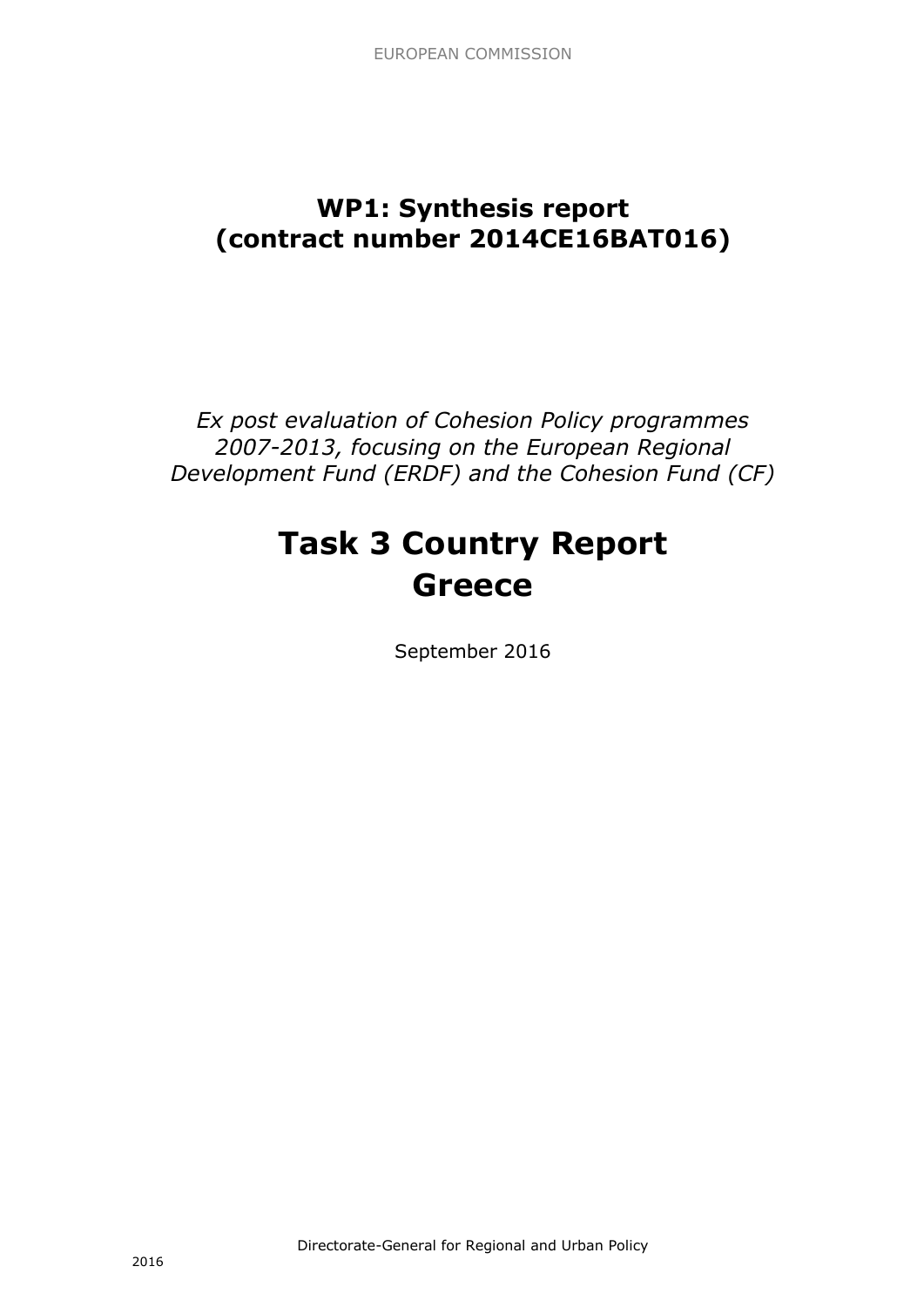#### *Europe Direct is a service to help you find answers to your questions about the European Union.*

**Freephone number** (\*)**:**

# **00 800 6 7 8 9 10 11**

[\(\\*\)](http://europa.eu.int/citizensrights/signpost/about/index_en.htm#note1#note1) The information given is free, as are most calls (though some operators, phone boxes or hotels may charge you).

#### **LEGAL NOTICE**

This document has been prepared for the European Commission however it reflects the views only of the authors, and the Commission cannot be held responsible for any use which may be made of the information contained therein. More information on the European Union is available on the Internet (http://www.europa.eu). Luxembourg: Publications Office of the European Union, 2016 ISBN [number] doi:[number]

© European Union, 2016

Reproduction is authorised provided the source is acknowledged.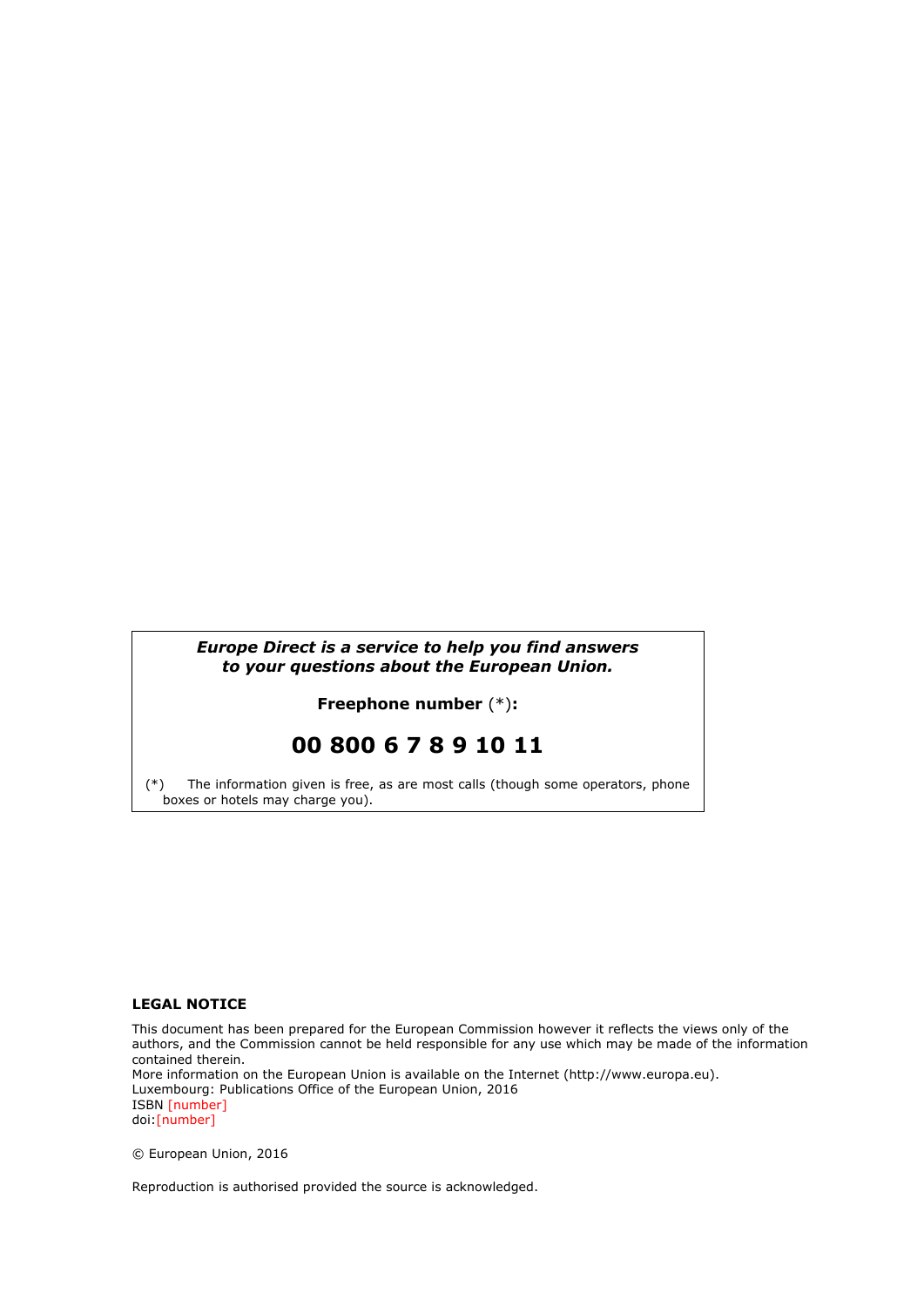

# *Contents*

| LIST OF PROGRAMMES AND LINK TO BENEFICIARIES OF ERDF AND COHESION             |
|-------------------------------------------------------------------------------|
|                                                                               |
|                                                                               |
|                                                                               |
|                                                                               |
| 2. MAIN FEATURES OF COHESION POLICY IMPLEMENTATION 11                         |
| 2.2. Division of funding between policy areas and changes over the period  12 |
|                                                                               |
| 3. THE OUTCOME OF COHESION POLICY PROGRAMMES - MAIN FINDINGS                  |
| 3.1. Enterprise support and innovation (WP2, WP3 and WP4)  16                 |
| 3.4. Energy efficiency in public and residential buildings (WP8) 18           |
| 3.6. Urban development and social infrastructure (WP10)  19                   |
|                                                                               |
|                                                                               |

# <span id="page-4-0"></span>**List of abbreviations**

| AIR          | Annual Implementation Report                     |
|--------------|--------------------------------------------------|
| CF           | <b>Cohesion Fund</b>                             |
| <b>ECB</b>   | European Central Bank                            |
| ERDF         | European Regional Development Fund               |
| EU           | European Union                                   |
| GDP          | <b>Gross Domestic Product</b>                    |
| <b>GDFCF</b> | Gross Domestic Fixed Capital Formation           |
| IMF          | <b>International Monetary Fund</b>               |
| МA           | <b>Managing Authority</b>                        |
| МC           | Management Committee                             |
| <b>NSRF</b>  | National Strategic Reference Framework           |
| <b>NUTS</b>  | Nomenclature of Territorial Units for Statistics |
| ОP           | Operational Programme                            |
| R&D          | Research and Development                         |
| <b>RTD</b>   | Research and Technological Development           |
| SME          | Small and Medium Enterprise                      |
|              |                                                  |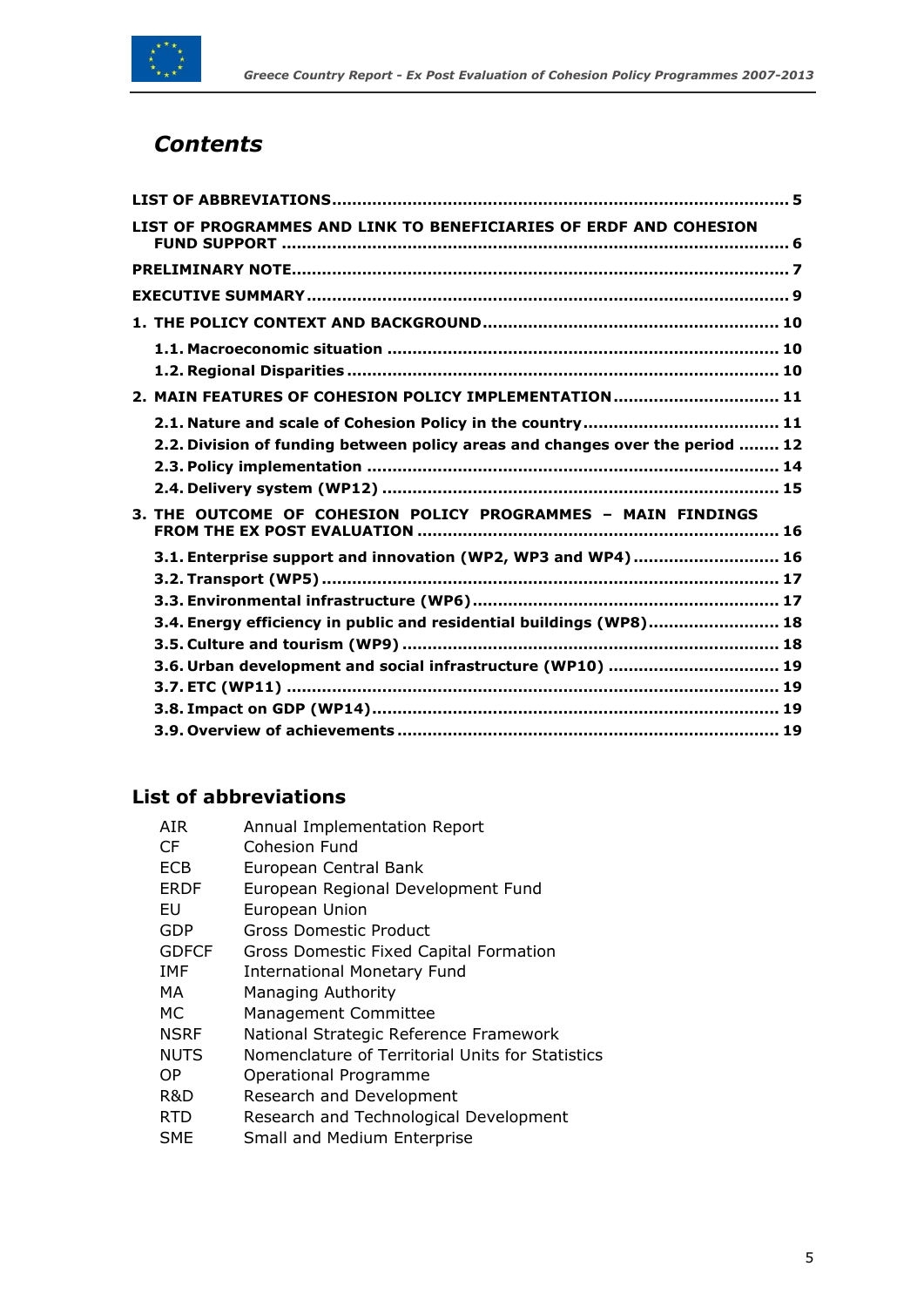

# <span id="page-5-0"></span>**List of programmes and link to beneficiaries of ERDF and Cohesion Fund support**

| <b>CCI</b>     | <b>Name of programmes</b>   | <b>Link beneficiaries</b>            | Number of<br><b>Projects</b> |
|----------------|-----------------------------|--------------------------------------|------------------------------|
| 2007GR161PO001 | ΟΡ Ανταγωνιστικότητα και    | http://www.espa.gr/el/Pages/staticBe | 4 2 9 9                      |
|                | Επιχειρηματικότητα          | neficiariesList.aspx                 |                              |
| 2007GR161PO002 | ΟΡ Ψηφιακή Σύγκλιση         | http://www.espa.gr/el/Pages/staticBe | 3 9 1 9                      |
|                |                             | neficiariesList.aspx                 |                              |
| 2007GR161PO003 | ΟΡ Τεχνική Υποστήριξη       | http://www.espa.gr/el/Pages/staticBe | 209                          |
|                | Εφαρμογής                   | neficiariesList.aspx                 |                              |
| 2007GR161PO004 | OP Ενίσχυση της             | http://www.espa.gr/el/Pages/staticBe | 132                          |
|                | Προσπελασιμότητας           | neficiariesList.aspx                 |                              |
| 2007GR161PO005 | ΟΡ Περιβάλλον - Αειφόρος    | http://www.espa.gr/el/Pages/staticBe | 1 248                        |
|                | Ανάπτυξη                    | neficiariesList.aspx                 |                              |
| 2007GR161PO006 | OP ATTIKN                   | http://www.espa.gr/el/Pages/staticBe | 13 555                       |
|                |                             | neficiariesList.aspx                 |                              |
| 2007GR161PO007 | ΟΡ Δυτική Ελλάδα -          | http://www.espa.gr/el/Pages/staticBe | 4 9 2 8                      |
|                | Πελοπόννησος - Ιόνιοι Νήσοι | neficiariesList.aspx                 |                              |
| 2007GR161PO008 | ΟΡ Μακεδονία - Θράκη        | http://www.espa.gr/el/Pages/staticBe | 12 438                       |
|                |                             | neficiariesList.aspx                 |                              |
| 2007GR16UPO001 | ΟΡ Θεσσαλία - Στερεά Ελλάδα | http://www.espa.gr/el/Pages/staticBe | 6945                         |
|                | - Ήπειρος                   | neficiariesList.aspx                 |                              |
| 2007GR16UPO002 | ΟΡ Κρήτη & Νήσοι Αιγαίου    | http://www.espa.gr/el/Pages/staticBe | 7 205                        |
|                |                             | neficiariesList.aspx                 |                              |

Note: The web links above are to websites of the respective Managing Authorities who, under the rules governing the 2007-2013 programmes were required to publish the names of the beneficiaries of the funding allocated. The number of projects supported has been estimated on the basis of the information published on the website at the time when the data were downloaded. In the meantime the data concerned may have been updated. It may also be that the data have been moved to another part of the website, in which case the link may not work. If this is the case, those who wish to locate the data concerned will need to go to main OP website, as indicated by the beginning part of the link and search from there.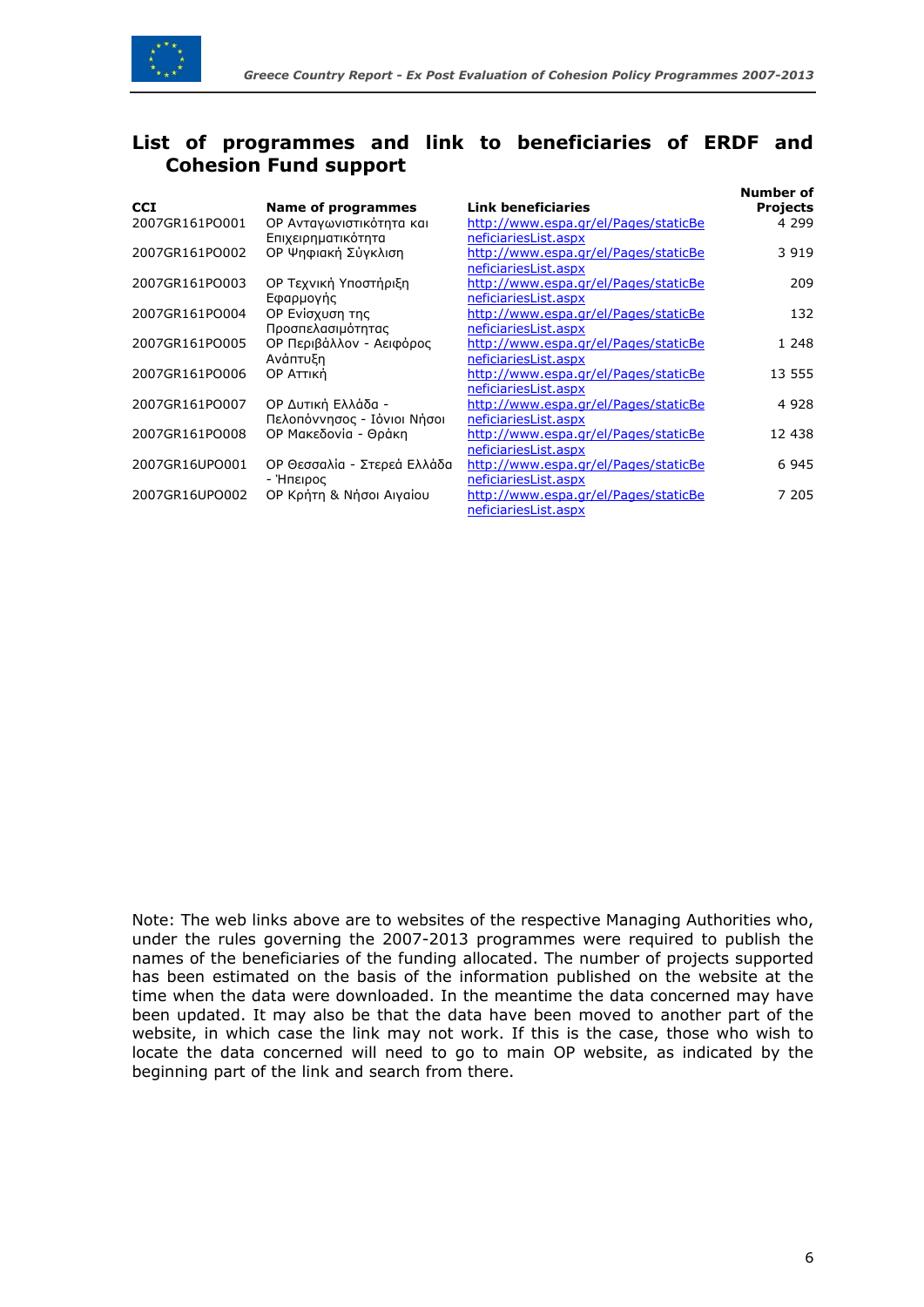

# <span id="page-6-0"></span>**Map 1 Greece and NUTS 2 regions, GDP/head (PPS), 2014**

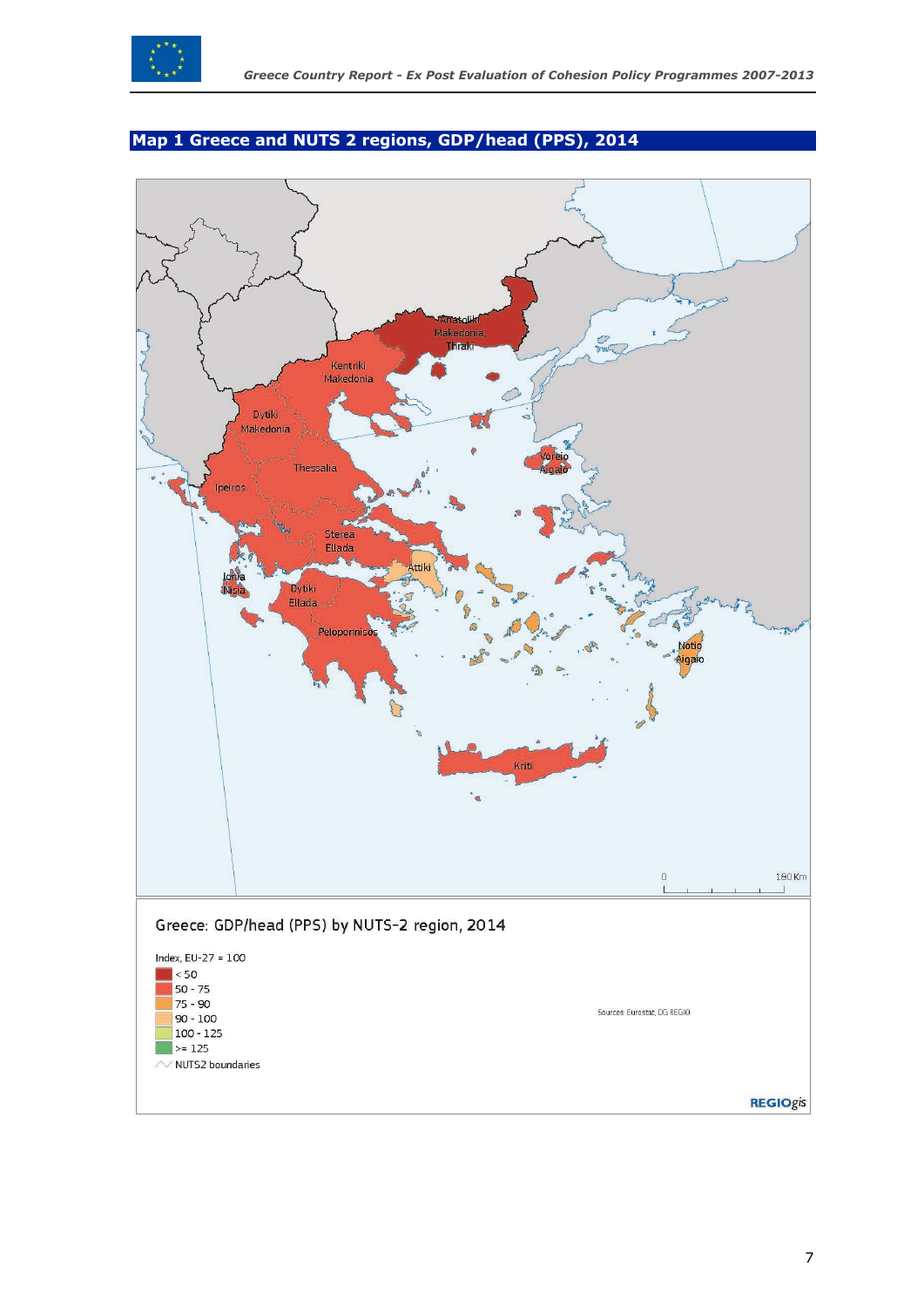

# **Preliminary note**

*The purpose of the country reports is to provide for each Member State a short guide to the findings of the ex post evaluation of Cohesion policy programmes 2007-2013 undertaken by DG Regional and Urban Policy and an overview of the context in which the programmes were carried out. It is based on information produced by Task 1 and Task 2 of WP1 and on the country specific findings from the various WPs that form the ex post evaluation. These are listed below with an indication in brackets of the case studies carried out in the Member State concerned.*

*WP0 – Data*

*WP1 – Synthesis*

*WP2 – SMEs, innovation and ICT* 

*WP3 – Venture capital, loan funds* 

*WP4 – Large enterprises* 

*WP5 – Transport* 

*WP6 – Environment (case study Sewage in Koropiou and Paianias areas)*

*WP8 – Energy efficiency (country report Greece and OP Competitiveness and Entrepreneurship)*

*WP9 - Culture and tourism*

*WP10 – Urban development and social infrastructure*

*WP11<sup>1</sup> – European Territorial Cooperation* 

*WP12 – Delivery system (case studies ERDF/CF: OP Improvement of Accessibility, OP Attica and ETC South-East Europe – ESF OP Public Administration - Assessment of capacity building financed by technical assistance – the case of Greece)*

*WP13 – Geography of expenditure*

*WP14 – Impact modelling*

 $\overline{a}$ 

 $1$  The findings from WP11 – European Territorial Cooperation are summarised in a separate report as part of Task 3 of WP1.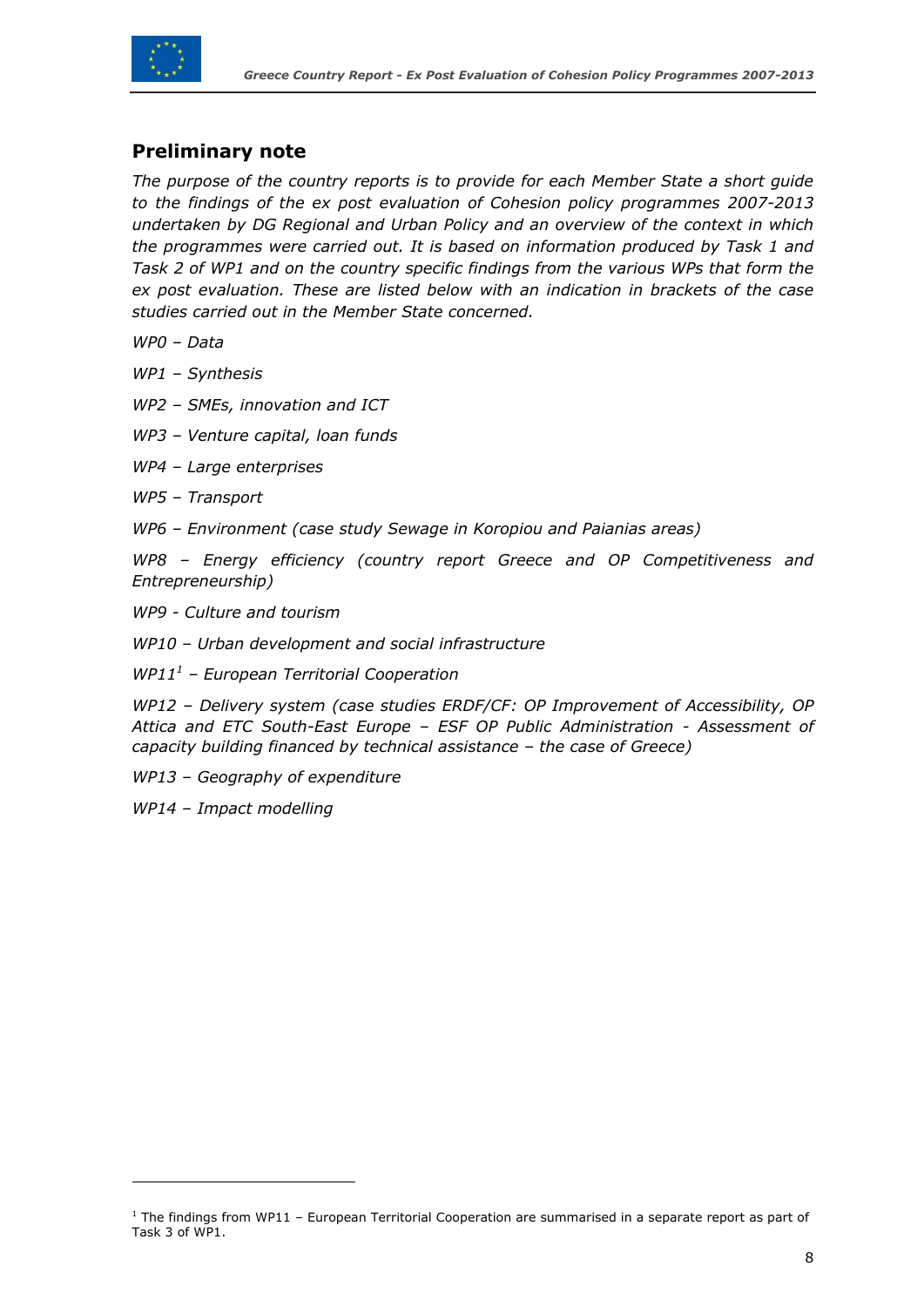

## <span id="page-8-0"></span>**Executive summary**

In Greece, the 2007-2013 programming period coincided with a prolonged and deep recession, triggered by the global economic and financial crisis which laid bare the long-term structural deficiencies of the economy. Between 2007 and 2013, GDP declined by 26% in real terms and while the recession came to an end in 2014, growth over the two years was less than 1%. The employment rate which was already relatively low, fell from 66% of the population aged 20-64 in 2007 to 53% in 2013, implying that only just over half of people of working age were employed. Unemployment increased from 8.4% of the labour force to 27.5% over the same period.

The public sector financial balance which was already in significant deficit in 2007 deteriorated further as GDP collapsed. In 2009, the deficit rose to 15% of GDP and despite the austerity measures imposed by financial institutions in return for lending, it was still 13% of GDP in 2013. Consolidated public debt, already large before the crisis, increased to 178% of GDP in 2013 and was much the same in 2015. Public investment relative to GDP was halved between 2007 and 2013 and though there was some increase in the subsequent two years, in 2015, it was only just over 50% of the level in 2006 in real terms.

All regions suffered in much the same way from the crisis, GDP per head falling precipitously in all of them and regional disparities in these terms remaining much the same. The same was true of employment, the proportion of 20-64 year-olds in work declining by 11 percentage points in each between 2007 and 2015.

In total, support from ERDF and Cohesion Fund amounted to EUR 15.8 billion over the period, equivalent to about 19% of total Government capital expenditure, or EUR 202 per head. The EU co-financing rate was increased markedly from 75% to 99.8% during the period to reduce the counterpart national co-financing rate and, accordingly, the national contribution to funding programmes. This allowed for a faster absorption of the funds, notwithstanding the austerity measures taken, but inevitably diminished substantially the total funds available for regional development.

The ERDF and Cohesion Fund were mainly used to support transport infrastructure as well as RTD, innovation and SMEs, though support for environmental infrastructure was also important. Over the period, important shifts in funding occurred, both between and within policy areas. Within transport, funds were moved from rail and other transport to roads and from the environment to enterprise support in order to help firms cope with the credit crunch.

Overall, the measures co-financed over the period led directly to the creation of over 21 000 jobs, of which around 1 500 were in research. This was achieved in part through the support given to 561 RTD projects, more than 25 000 projects to help firms finance investment and another 2 600 projects to start-up businesses.

In addition, support for investment in transport led to the construction of 144 km of new roads, which were part of the trans-European Transport Network (TEN-T) and the upgrading of 2 646 km of existing roads as well as of 60 km of railway lines.

Investment in environmental infrastructure resulted in an additional 1 460 thousand people being connected to safe drinking water supply and in additional 371 thousand people being connected to new or upgraded wastewater treatment facilities.

The additional investment from Cohesion and regional development policies is estimated to have increased the Greek GDP in 2015 by just over 2% above the level it would have been in the absence of the funding provided and in 2023, GDP will be an estimated 3% higher because of this.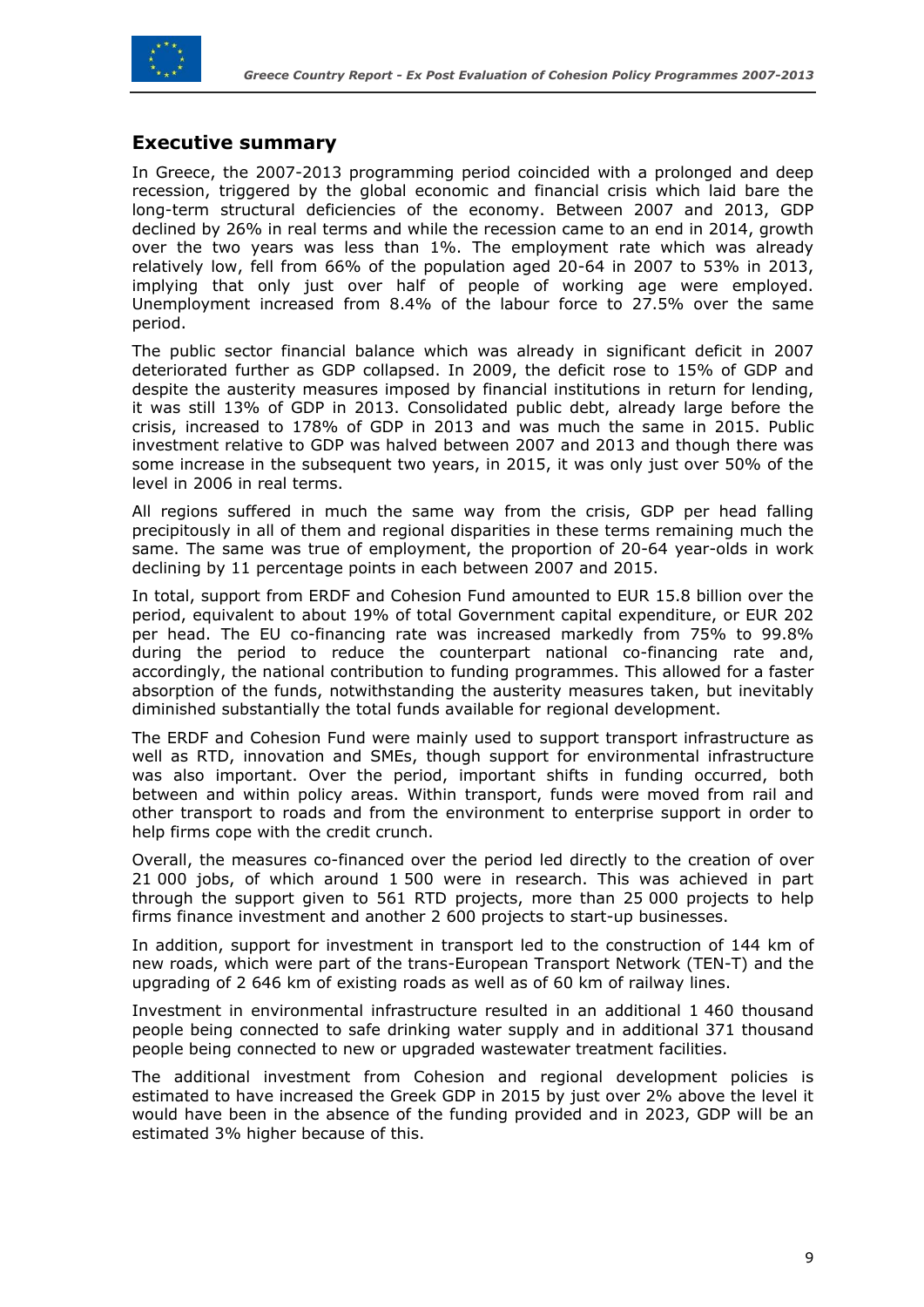

# <span id="page-9-0"></span>**1. The policy context and background**

### <span id="page-9-1"></span>**1.1. Macroeconomic situation**

The Greek economy showed buoyant growth between 2000 and 2007 and converged significantly towards the EU average in terms of GDP per head (Table 1). From the advent of the global economic and financial crisis on, however, it has been in almost permanent recession. The global crisis exposed the long-term competitive weakness of the economy and as a result it hit Greece more severely than other EU Member States.

Between 2007 and 2013, Greek GDP declined by 26% in real terms and though it stopped falling in 2014, it grew by less than 1% between 2013 and 2015. In consequence, the gap in GDP per head between Greece and the EU, which had narrowed appreciably over the previous 7 years, widened markedly.

#### **Table 1 GDP growth, employment and unemployment, Greece and the EU, 2000-2015**

|                                                  | 2000-07 | 2007-09 | 2009-11 | 2011-13               | 2013-2014 | 2014-15 |
|--------------------------------------------------|---------|---------|---------|-----------------------|-----------|---------|
| <b>GDP</b> growth                                |         |         |         | (Annual average % pa) |           |         |
| Greece                                           | 4.0     | $-2.3$  | $-7.3$  | $-5.3$                | 0.7       | 0.0     |
| EU average                                       | 2.3     | $-2.0$  | 1.9     | $-0.1$                | 1.4       | 1.9     |
|                                                  | 2000    | 2007    | 2009    | 2011                  | 2013      | 2015    |
| Employment rate (% 20-64)                        |         |         |         |                       |           |         |
| Greece                                           | 62.1    | 65.8    | 65.6    | 59.6                  | 52.9      | 54.9    |
| EU average<br>Unemployment rate (% lab<br>force) | 66.5    | 69.8    | 68.9    | 68.6                  | 68.4      | 70.1    |
| Greece                                           | 11.2    | 8.4     | 9.6     | 17.9                  | 27.5      | 24.9    |
| EU average                                       | 9.2     | 7.1     | 8.9     | 9.6                   | 10.8      | 9.3     |

*Source: Eurostat, National accounts and Labour Force Survey*

The prolonged and deep recession was accompanied by large-scale job losses and the employment rate fell from 66% of population aged 20-64 in 2007 to just 53% in 2013, meaning that only just over half of people of working age were actually in work. As a reflecting of this, the unemployment increased three-fold over these 6 years from 8.4% in 2007 to 27.5% in 2013, the highest in the EU.

The recession also led to a marked deterioration in public finances. The budget was already in significant deficit in 2007 before the downturn and the deficit increased to over 15% of GDP in 2009 (Table 2).

#### **Table 2 Government budget balance, accumulated debt and investment, Greece and the EU, 2000-2015**

|                                | 2000   | 2007   | 2009    | 2011    | 2013    | 2015   |
|--------------------------------|--------|--------|---------|---------|---------|--------|
| <b>Public sector balance</b>   |        |        | (% GDP) |         |         |        |
| Greece                         | $-4.1$ | $-6.7$ | $-15.2$ | $-10.2$ | $-13.0$ | $-7.2$ |
| EU average                     | 0.0    | $-0.9$ | $-6.7$  | $-4.5$  | $-3.3$  | $-2.4$ |
| <b>Public sector debt</b>      |        |        |         |         |         |        |
| Greece                         | 104.9  | 103.1  | 126.7   | 172.1   | 177.7   | 176.9  |
| EU average                     | 60.6   | 57.9   | 73.1    | 81.1    | 85.5    | 85.2   |
| <b>General Govt investment</b> |        |        |         |         |         |        |
| Greece                         | 5.1    | 4.9    | 5.7     | 2.4     | 3.4     | 3.8    |
| EU average                     | 2.9    | 3.2    | 3.7     | 3.3     | 3.0     | 2.9    |

*Source: Eurostat Government financial accounts*

<span id="page-9-2"></span>This led to the interest rates that the government could borrow at being unsustainable, forcing the country to rely on the European Commission-IMF-ECB Troika for a bail out in 2010. The Memoranda of Understanding that followed imposed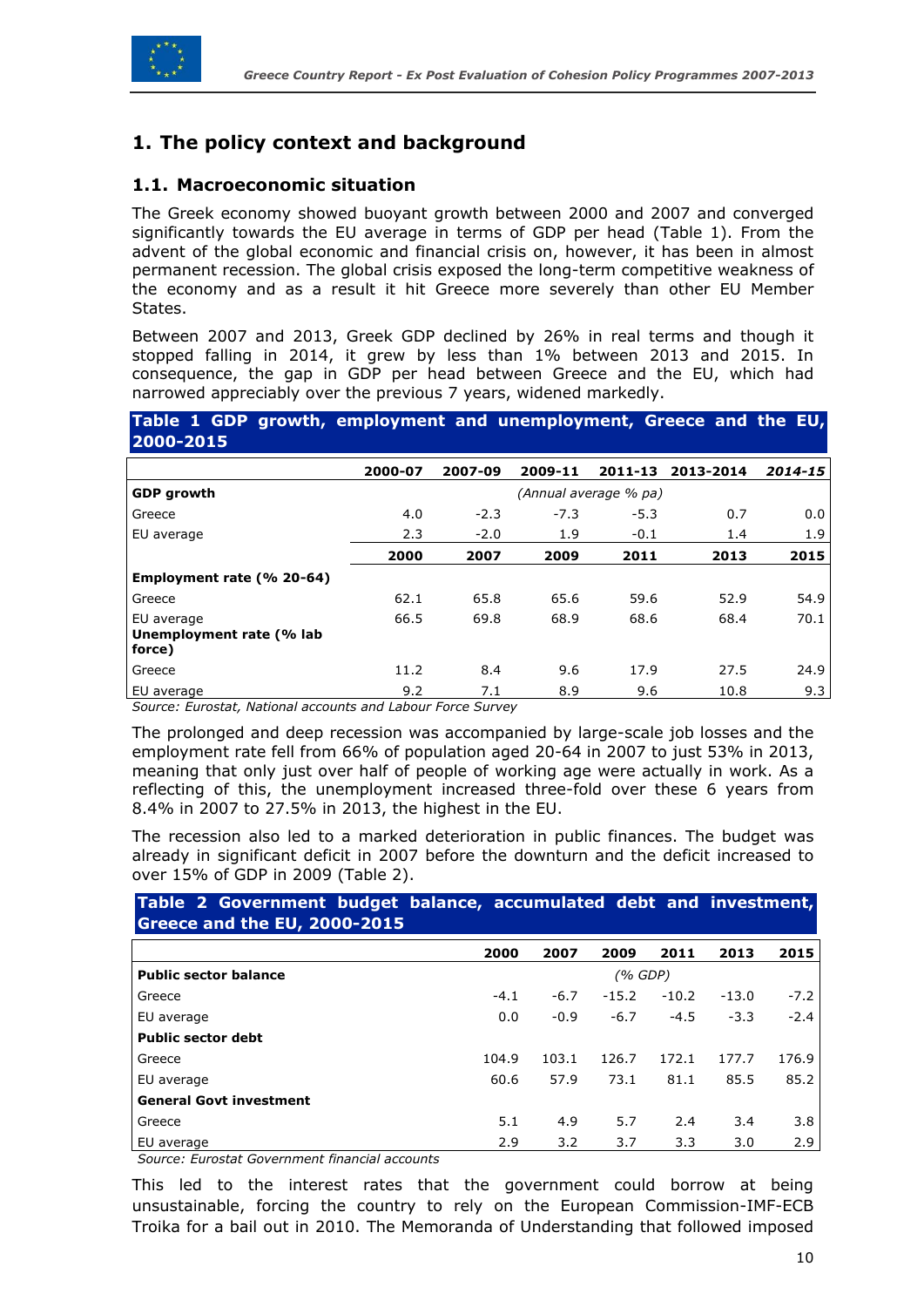

 $\overline{a}$ 

fiscal consolidation measures, which consisted of a reduction in government investment and a contraction in regional development funds. This led to a revision of the EU co-financing rule, allowing an EU co-financing rate of 99.8% instead of 75%. Despite the consolidation measures, the budget deficit was reduced only slowly largely because of the depth of the recession and in 2015 was still over 7% of GDP. The persistent large-scale deficits resulted in public sector debt increasing continuously, reaching 178% of GDP in 2013 and remaining at much the same level in 2015. The cutbacks in public investment led to this halving in real terms over the programming period.

### **1.2. Regional Disparities**

Greece is divided into 13 NUTS 2 regions. In the 2007-2013 period, three of the 13 were accorded Phasing-out status under the Convergence Objective (Kentriki Makedonia, Dytiki Makedonia and Attiki), two were accorded Phasing-in status under the Competitiveness and Employment Objective (Sterea Ellada, Notio Aigaio) and the remaining 8 regions<sup>2</sup> had Convergence Objective status.

Traditionally, regional disparities originate from several factors: the topography, the level of educational attainment, the main economic sectors (manufacturing, agriculture and services with particular regard to tourism) as well as the transport and other infrastructure endowment. The major urban centres - Athens (Attiki) and Thessaloniki (Kentriki Makedonia) – where about half of the total population and most of the industrial activities (mainly food, textile and clothing) are concentrated, are characterised by better transport infrastructure. The islands (Notio Aigaio, Voreio Aigaio and Kriti), which are less populated, rely mainly on tourism and have a reasonably developed level of infrastructure. The remaining are mountainous, rural, less industrialised and have by a lower level of economic development.

In the previous programming period (2000-2006), regional disparities widened. Gross Value Added (GVA) per head in Transition regions (the Phasing-in and Phasing-out ones) grew at an average rate of almost 5%, in Convergence regions, by 3% (see Country folder for Greece). Over the 2007-2013 period, disparities ceased to widen but there was little convergence either. The GDP per head of Convergence regions in 2014 was on average much the same in relation that of Transition regions as in 2007. In both, it declined appreciably relative to the EU average. Similarly, the employment rate in the two sets of regions declined by much the same extent over the period (by 11 percentage points between 2007 and 2015) and unemployment increased in both almost equally.

# <span id="page-10-0"></span>**2. Main features of Cohesion Policy implementation**

#### <span id="page-10-1"></span>**2.1. Nature and scale of Cohesion Policy in the country**

The Greek National Strategic Reference Framework (NSRF) for the 2007-2013 period was formulated around five main thematic priorities: (a) investment in the productive sector of the economy; (b) knowledge society and innovation; (c) employment and social cohesion; (d) institutional environment; (e) attractiveness of Greece and the regions as places to invest, work and live.

The ERDF and the Cohesion Fund initially made available for the period, totalled EUR 15.9 billion, of which EUR 3.7 billion was financed by the Cohesion Fund. The total funds were equivalent to 1% of annual GDP. This amount, which remained unchanged throughout the seven-year period, corresponded to about 19% of total Government capital expenditure or EUR 202 per head of population (Table 3).

<sup>&</sup>lt;sup>2</sup> Anatoliki Makedonia, Thraki; Thessalia; Ipeiro; Ionia Nisia; Dytiki Ellada; Peloponnisos; Voreio Aigaio; Kriti.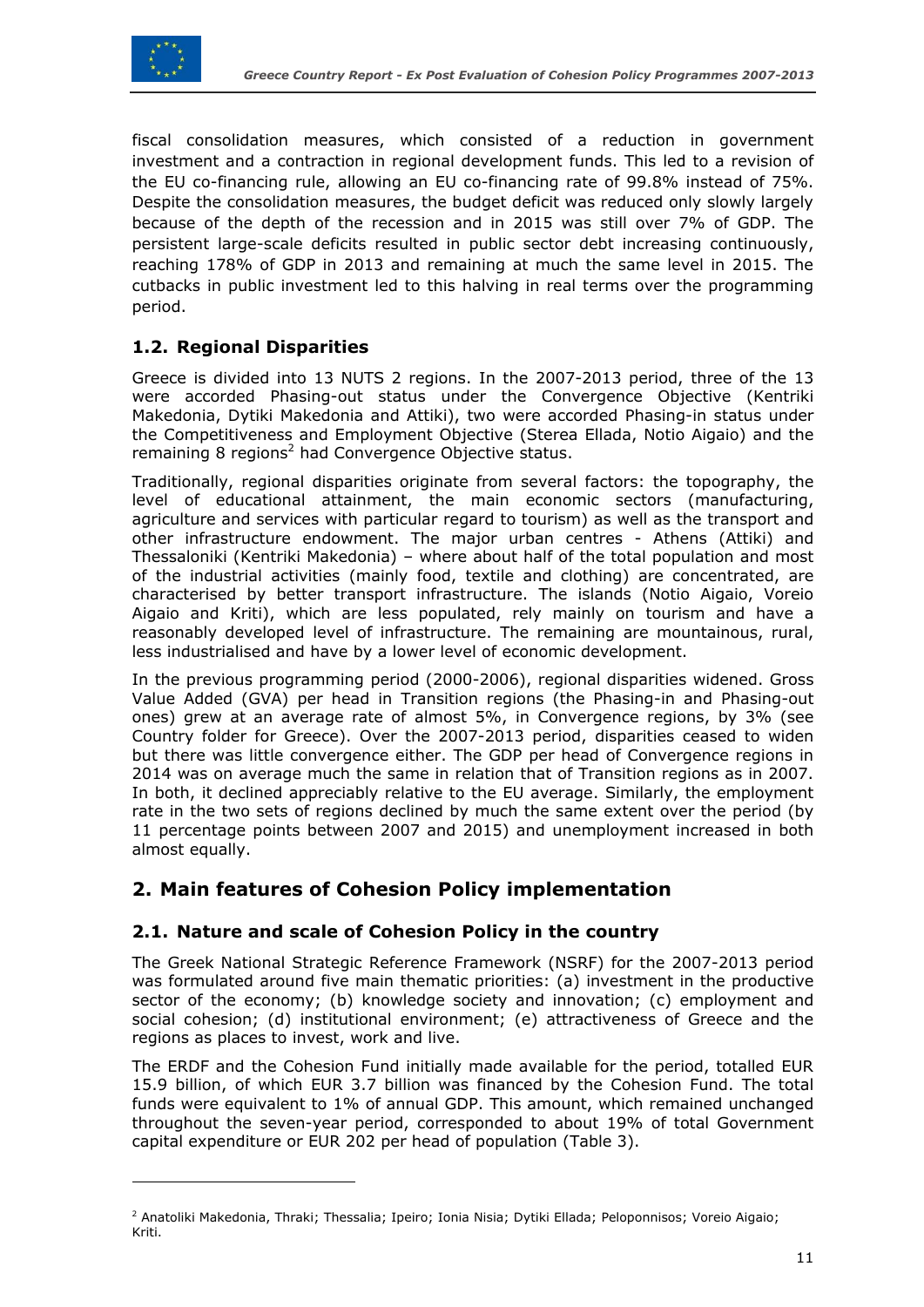$\overline{a}$ 

#### **Table 3 ERDF and Cohesion Fund and national co-financing for the 2007-2013 period in Greece initial (2007) and last (2016)**

|                                | 2007                 |                                      |                                       |              | 2016                 |                                      |                                       |              |
|--------------------------------|----------------------|--------------------------------------|---------------------------------------|--------------|----------------------|--------------------------------------|---------------------------------------|--------------|
|                                | <b>EU</b><br>funding | <b>National</b><br>public<br>funding | <b>National</b><br>private<br>funding | <b>Total</b> | <b>EU</b><br>funding | <b>National</b><br>public<br>funding | <b>National</b><br>private<br>funding | <b>Total</b> |
| <b>EUR million</b>             |                      |                                      |                                       |              |                      |                                      |                                       |              |
| Convergence                    | 15 688.2             | 4270.7                               | $\overline{\phantom{a}}$              | 19 958.9     | 15 688.8             | 39.7                                 |                                       | 15 728.5     |
| Competitiveness                | 158.3                | 55.4                                 |                                       | 213.7        | 157.7                |                                      |                                       | 157.7        |
| Total                          | 15 846.5             | 4326.1                               |                                       | $-20172.6$   | 15 846.5             | 39.7                                 | $\overline{\phantom{0}}$              | 15 886.2     |
| Change, 2007-2014              |                      |                                      |                                       |              |                      |                                      |                                       |              |
| Convergence                    |                      |                                      |                                       |              | 0.6                  | $-4231.0$                            |                                       | $-4230.4$    |
| Competitiveness                |                      |                                      |                                       |              | $-0.6$               | $-55.4$                              |                                       | $-56.0$      |
| Total                          |                      |                                      |                                       |              | $-0.0$               | $-4286.4$                            | $\overline{\phantom{0}}$              | $-4286.4$    |
| % GDP                          | 1.04                 | 0.28                                 | -                                     | 1.32         | 1.04                 | 0.00                                 | -                                     | 1.04         |
| % Govt. capital                |                      |                                      |                                       |              |                      |                                      |                                       |              |
| expend                         | 18.9                 | 5.2                                  | $\overline{\phantom{a}}$              | 24.1         | 18.9                 | 0.0                                  |                                       | 19.0         |
| Per head (EUR) pa<br>of which: | 202.4                | 55.3                                 | -                                     | 257.7        | 202.4                | 0.5                                  | Ξ.                                    | 202.9        |
| Convergence                    | 217.8                | 59.3                                 |                                       | 277.2        | 217.9                | 0.6                                  |                                       | 218.4        |
| Competitiveness<br><b>EU15</b> | 25.2                 | 8.8                                  | -                                     | 34.1         | 25.1                 |                                      |                                       | 25.1         |
| % GDP                          | 0.13                 | 0.09                                 | 0.01                                  | 0.24         | 0.13                 | 0.06                                 | 0.01                                  | 0.21         |
| % Govt. capital                |                      |                                      |                                       |              |                      |                                      |                                       |              |
| expend                         | 3.1                  | 2.0                                  | 0.3                                   | 5.5          | 3.1                  | 1.4                                  | 0.3                                   | 4.8          |
| Per head (EUR) pa<br>of which: | 40.7                 | 26.4                                 | 4.3                                   | 71.4         | 40.5                 | 18.2                                 | 4.3                                   | 63.0         |
| Convergence                    | 145.3                | 74.8                                 | 9.6                                   | 229.7        | 145.3                | 41.6                                 | 8.7                                   | 195.6        |
| Competitiveness                | 16.1                 | 15.0                                 | 3.1                                   | 34.1         | 15.9                 | 12.6                                 | 3.2                                   | 31.8         |

*Note: EU funding relates to decided amounts as agreed in 2007 and as at 14 April 2016. The figures for % GDP and % Govt. capital expenditure relate to funding for the period as % of GDP and Govt. capital expenditure aggregated over the years 2007-2013. Govt. capital expend is the sum of General Government gross fixed capital formation and capital transfers. The EU15 figures are the total for the EU15 countries for comparison.*

*Convergence and Competitiveness categories for EU15 include the Phasing-out and Phasing-in regions, respectively. For Greece, the 3 Phasing-out regions (Attiki, Dytiki Makedonia and Kentriki Makedonia) are included in the Convergence category, while two Phasing-in regions (Notio Aigaio and Sterea Ellada) are included in the Competitiveness one.* 

*Source: DG Regional and Urban Policy, Inforegio database and Eurostat, national accounts and Government statistics*

The 5 priorities set out in the NSRF were pursued through 10 Operational Programmes (OPs): five regional ones and five thematic ones with national coverage<sup>3</sup>. The five regional OPs integrated the 13 regions into 5 geographically neighbouring entities, including both Convergence and Transition regions.

# <span id="page-11-0"></span>**2.2. Division of funding between policy areas and changes over the period**

The division of ERDF financing between broad policy areas differed, depending on the region's category – Convergence, Phasing-in and Phasing-out (Table 4, note that Phasing-out regions are included under Convergence; while Phasing-in regions are included under Multi-Objective). In particular, a larger share of funding in Convergence regions went to 'Transport, Energy and ICT' followed by 'Enterprise Support and Innovation'. In the Multi-Objective regions, funding was almost evenly split between 'Social culture and territorial development' and 'Transport, Energy and ICT', followed by 'Enterprise Support and Innovation'.

 $3$  The 5 national OPs were: the OP Competitiveness and Entrepreneurship, the OP Digital Convergence, the OP Improvement of Accessibility, the OP Environment and Sustainable Development and the Technical Assistance OP. There were also three Cross-Border Cooperation OPs between Greece and Bulgaria, Italy and Cyprus, which are not taken into account here.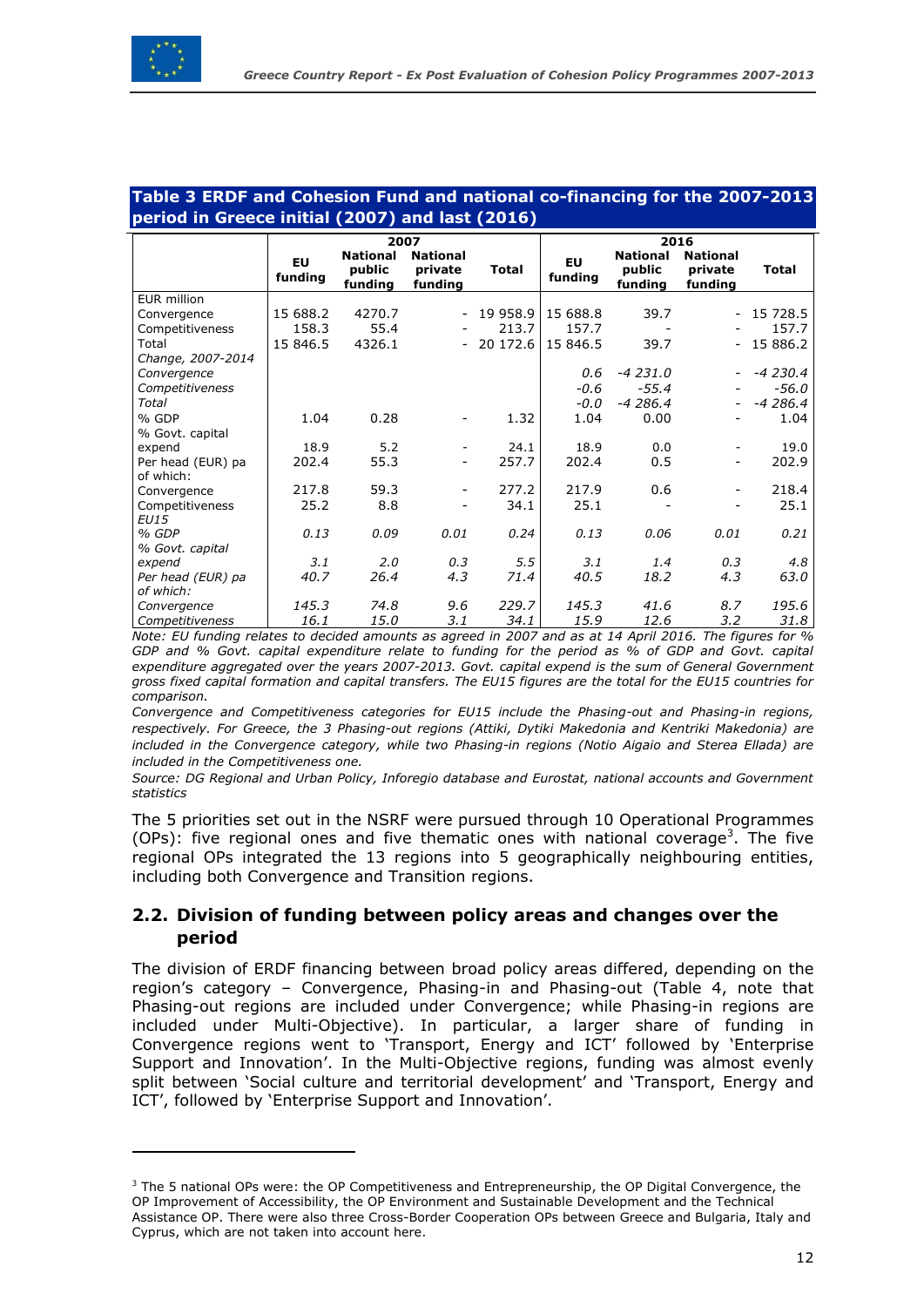

#### **Table 4 Division of ERDF financing for the 2007-2013 period in Greece by broad category**

| ____________                               |                    |         |                        |                  |  |
|--------------------------------------------|--------------------|---------|------------------------|------------------|--|
|                                            | <b>Convergence</b> |         | <b>Multi-Objective</b> |                  |  |
|                                            | EUR mn             | % total | EUR mn                 | % total          |  |
| 1. Enterprise support, innovation          | 2 509.9            | 18.1    | 484.9                  | 24.6             |  |
| 2. Transport, energy, ICT                  | 7 299.3            | 52.6    | 606.1                  | 30.8             |  |
| 3. Environmental                           | 1869.0             | 13.5    | 210.6                  | 10.7             |  |
| 4. Social, culture+territorial dimension   | 1 7 1 4 . 8        | 12.4    | 645.9                  | 32.8             |  |
| 5. Human capital - Labour market           | 0.9                | 0.0     | 0.2                    | $0.0 \mid$       |  |
| 6. Technical assistance, capacity building | 484.4              | 3.5     | 20.6                   | 1.0 <sub>1</sub> |  |
| Total                                      | 13 878.2           | 100.0   | 1968.3                 | 100.0            |  |

*Note: Division of decided amounts of funding as at14 April 2016. Territorial dimension' includes support for urban and rural regeneration and tourist services and measures to compensate for climate conditions. Source: DG Regional and Urban Policy, Inforegio database*

Over the programming period, considerable shifts of funding were made, both within and across policy areas (Table  $5)^4$ . Within 'Transport', funding for which increased over the period from 38% of the total to 39%, support for investment in roads remained the major item, increasing by about 25% over the period, mostly at expense of rail and 'other transport'. The increase for roads was mainly a result of the transfer into the programme of 24 infrastructure projects not completed in the 2000-2006 period, 39 new ready-to-start projects, and 66 technical support projects. (In addition, the approval of law n.4072/2012, which facilitates expropriations and reimbursement of payments in infrastructure projects, accelerated road construction.)

| Table 5 Division of financial resources in Greece for 2007-2013 period by   |             |             |               |                 |                  |         |       |
|-----------------------------------------------------------------------------|-------------|-------------|---------------|-----------------|------------------|---------|-------|
| category, initial (2007) and last (April 2016) and shift between categories |             |             |               |                 |                  |         |       |
|                                                                             |             |             | <b>EUR mn</b> |                 |                  | % Total |       |
| Category                                                                    | 2007        | 2016        | Added         | <b>Deducted</b> | <b>Net shift</b> | 2007    | 2016  |
| 1. Innovation & RTD                                                         | 1 192.1     | 1 287.4     | 457.7         | $-362.5$        | 95.3             | 7.5     | 8.1   |
| 2. Entrepreneurship                                                         | 182.0       | 660.8       | 478.8         |                 | 478.8            | 1.1     | 4.2   |
| 3. Other investment in                                                      |             |             |               |                 |                  |         |       |
| enterprise                                                                  | 498.0       | 1 0 3 9 . 7 | 689.6         | -147.9          | 541.7            | 3.1     | 6.6   |
| 4.ICT for citizens &                                                        |             |             |               |                 |                  |         |       |
| business                                                                    | 1 345.9     | 737.8       | 48.4          | $-656.4$        | $-608.0$         | 8.5     | 4.7   |
| 5. Environment                                                              | 2 7 1 6 . 1 | 2 0 5 7 .0  | 141.8         | $-800.8$        | $-659.0$         | 17.1    | 13.0  |
| 6.Energy                                                                    | 625.2       | 861.3       | 596.7         | $-360.5$        | 236.1            | 3.9     | 5.4   |
| 7.Broadband                                                                 | 210.9       | 87.4        |               | $-123.4$        | $-123.4$         | 1.3     | 0.6   |
| 8.Road                                                                      | 3 6 7 2 . 4 | 4 603.0     | 1811.8        | $-881.2$        | 930.6            | 23.2    | 29.0  |
| 9.Rail                                                                      | 810.7       | 530.6       |               | $-280.1$        | $-280.1$         | 5.1     | 3.3   |
| 10. Other transport                                                         | 1 574.4     | 1 096.8     | 304.2         | -781.9          | $-477.7$         | 9.9     | 6.9   |
| 11.Human capital                                                            |             |             |               |                 |                  |         |       |
| 12. Labour market                                                           | 96.4        | 0.2         |               | $-96.3$         | $-96.3$          | 0.6     | 0.0   |
| 13. Culture & social                                                        |             |             |               |                 |                  |         |       |
| infrastructure                                                              | 1888.2      | 1 7 1 3 . 5 | 176.9         | $-351.6$        | $-174.7$         | 11.9    | 10.8  |
| 14. Social Inclusion                                                        |             |             |               |                 |                  |         |       |
| 15. Territorial Dimension                                                   | 602.1       | 665.5       | 159.5         | $-96.2$         | 63.4             | 3.8     | 4.2   |
| 16. Capacity Building                                                       | 25.1        | 6.2         | 3.0           | $-21.9$         | $-18.9$          | 0.2     | 0.0   |
| 17. Technical Assistance                                                    | 407.0       | 499.3       | 145.0         | $-52.7$         | 92.3             | 2.6     | 3.2   |
| Total                                                                       | 15 846.5    | 15 846.5    | 5 013.4       | $-5013.4$       | Ξ.               | 100.0   | 100.0 |

*Note: 'Added' is the sum of additions made to resources in OPs where there was a net increase in the funding going to the category. 'Deducted' is the sum of deductions made to resources in OPs where there was a net reduction in funding. 'Social inclusion' includes measures to assist disadvantaged groups and migrants. 'Territorial dimension' includes support for urban and rural regeneration and tourist services and measures to compensate for climate conditions.*

*Source: DG Regional and Urban Policy, Inforegio database, April 2016*

 $\overline{a}$ 

There was also a major shift over the period to 'Enterprise support and innovation', the funding for which was increased from 12% of the total to 19%. This re-allocation was a response to the challenges posed by the crisis, which led to EU funding being re-oriented towards support of the private sector as well as measures for youth

 $4$  The 17 categories shown in the table are aggregations of the more detailed 87 categories into which expenditure was divided in the period for reporting purposes.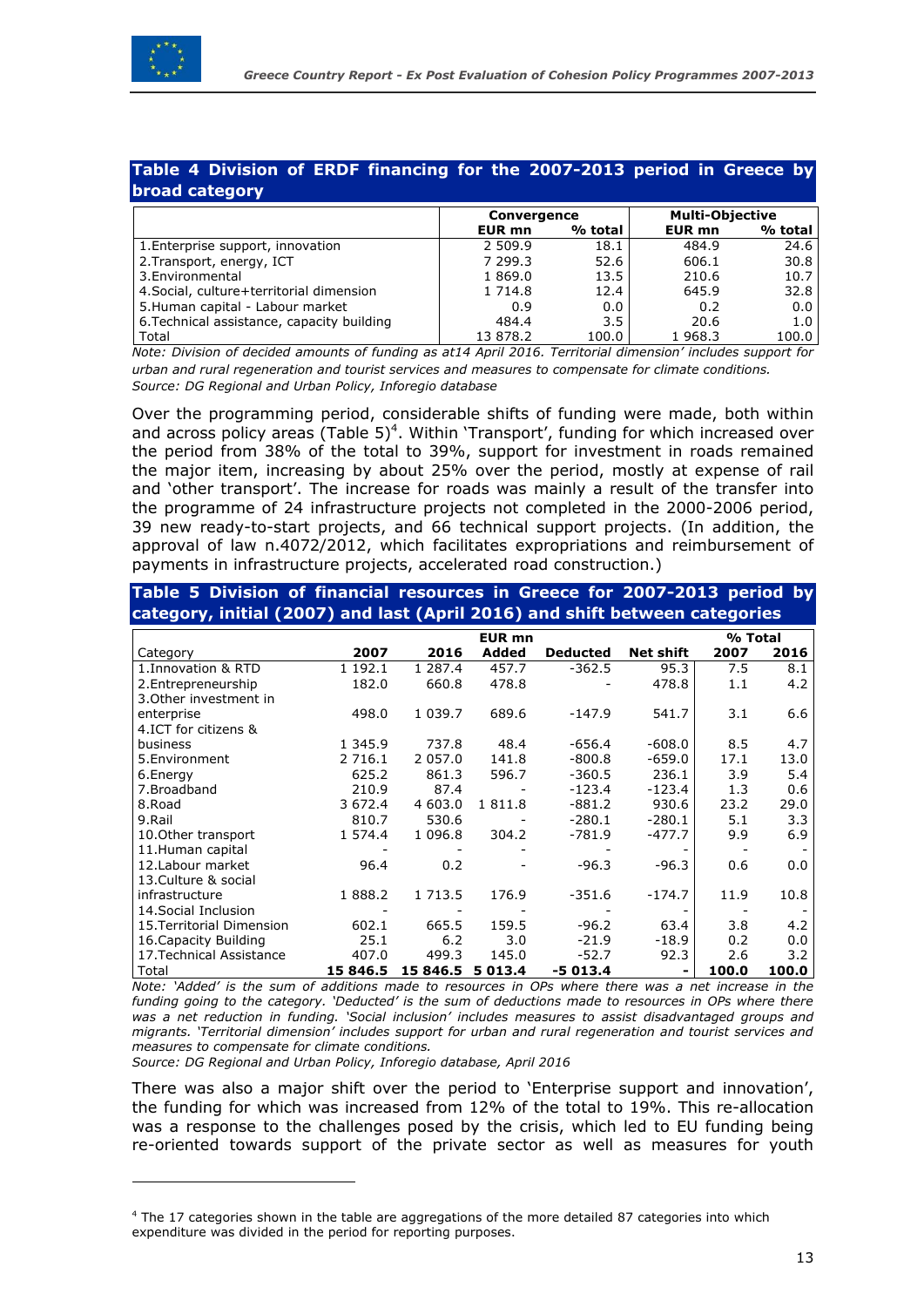

employment and support of RTD and innovation. The counterpart was a substantial shift of funding away from the 'Environment' and 'ITC for citizen & business'.

# <span id="page-13-0"></span>**2.3. Policy implementation**

As a result of the bail-out plan, Greece was under strict supervision to reduce public spending and was unable to provide the necessary matching co-financing for Cohesion policy programmes to go ahead. The European Commission facilitated spending through advance payments and by increasing the EU co-financing rate from 75% to 99.8%, so enabling national co-financing to be reduced to a minimum level (from EUR 4.3 billion to just EUR 40 million) (Figure 1). This measure, however, meant a substantial reduction of in the overall funding available for development programmes, from EUR 20.2 billion as initially planned to EUR 15.9 billion Cohesion policy investments, which in fact decreased by the amount corresponding to national public funding (from EUR 4.3 billion to about EUR 40 million) (Figure 1).

#### **Figure 1 Total funding going to expenditure on Cohesion policy programmes for the 2007-2013 period, initial planned amount and final amount (EUR mn)**



*Source: DG Regional Policy financial data, 14 April 2016*

The large reduction in national co-financing, combined with funding shifts between policy areas, led to a significant increase in the rate of absorption of funds from 2012 onwards (Figure 2). Exceptionally, payments for Greece amounted to 98% of the funding at the end of March 2016 (instead of the usual maximum of 95% before expenditure has been approved) as a result of a special agreement made to release the final 5% of funding early because of the severe shortage of public finance in the country.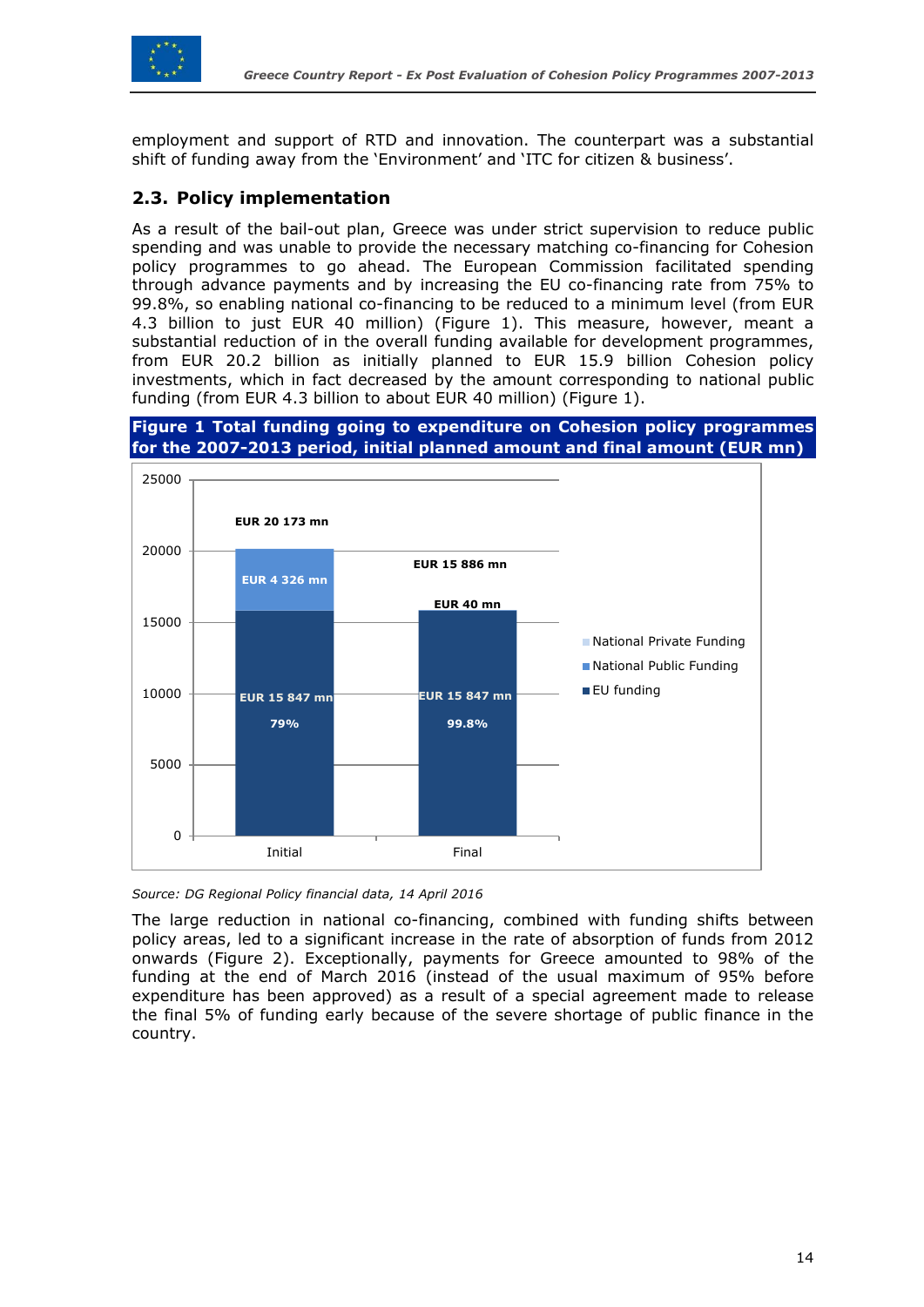

 $\overline{a}$ 

#### **Figure 2 Time profile of payments from the ERDF and Cohesion Fund to Greece for the 2007-2013 period (% of total funding available)**



<span id="page-14-0"></span>*Source: DG Regional Policy financial data, end-March 2016*

# **2.4. Delivery system (WP12)**

An evaluation of the management and implementation of Cohesion policy over the 2007-2013 period was carried out by WP12 $<sup>5</sup>$ . The delivery system in Greece for</sup> managing and implementing ERDF and Cohesion Fund programmes was found to be complex, with limited coordination between central and local authorities and a tendency to centralisation. Based on an assessment of performance criteria, weaknesses were identified in programming, project selection, compliance and financial management.

With regard to programming, political interference was identified as a key weakness, with ERDF and Cohesion projects being less vulnerable than ESF ones due to their longer maturity periods that surpassed the lifetime of governments<sup>6</sup>. In project selection, lack of simplification of the overall processes was acknowledged as a key weakness. Beneficiaries perceived procedures and processes as bureaucratic and time consuming and welcomed the use of IT and e-solutions so long as their implementation did not entail a duplication of efforts.

As regards compliance, it was found that the accumulation of irregularities could have been prevented if beneficiaries had been better verified during the implementation phase of their operations. Better cooperation between MAs and beneficiaries, prompt submission of final audit results to beneficiaries, and better administrative verification checklists could have addressed this weakness.

Financial management suffered from a shortage of human resources and a lack of training. In particular, MAs at local and regional level lacked sufficient experienced staff, since many officials opted for early retirement. As a result, MAs had to rely on consultants, which weighed on the budget and worked against the competence of internal staff from being improved in respect of Cohesion policy management and evaluation.

<sup>&</sup>lt;sup>5</sup> The WP12 report is published at [http://ec.europa.eu/regional\\_policy/en/policy/evaluations/ec/2007-](http://ec.europa.eu/regional_policy/en/policy/evaluations/ec/2007-2013/%231?) [2013/#1?.](http://ec.europa.eu/regional_policy/en/policy/evaluations/ec/2007-2013/%231?)

 $6$  Two case studies were carried out as part of: Assessment of capacity building financed by technical assistance (Task 5) and Case study reports (Task 3), Delivery System, WP12, see [http://ec.europa.eu/regional\\_policy/en/policy/evaluations/ec/2007-2013/%231?#1.](http://ec.europa.eu/regional_policy/en/policy/evaluations/ec/2007-2013/%231?%231)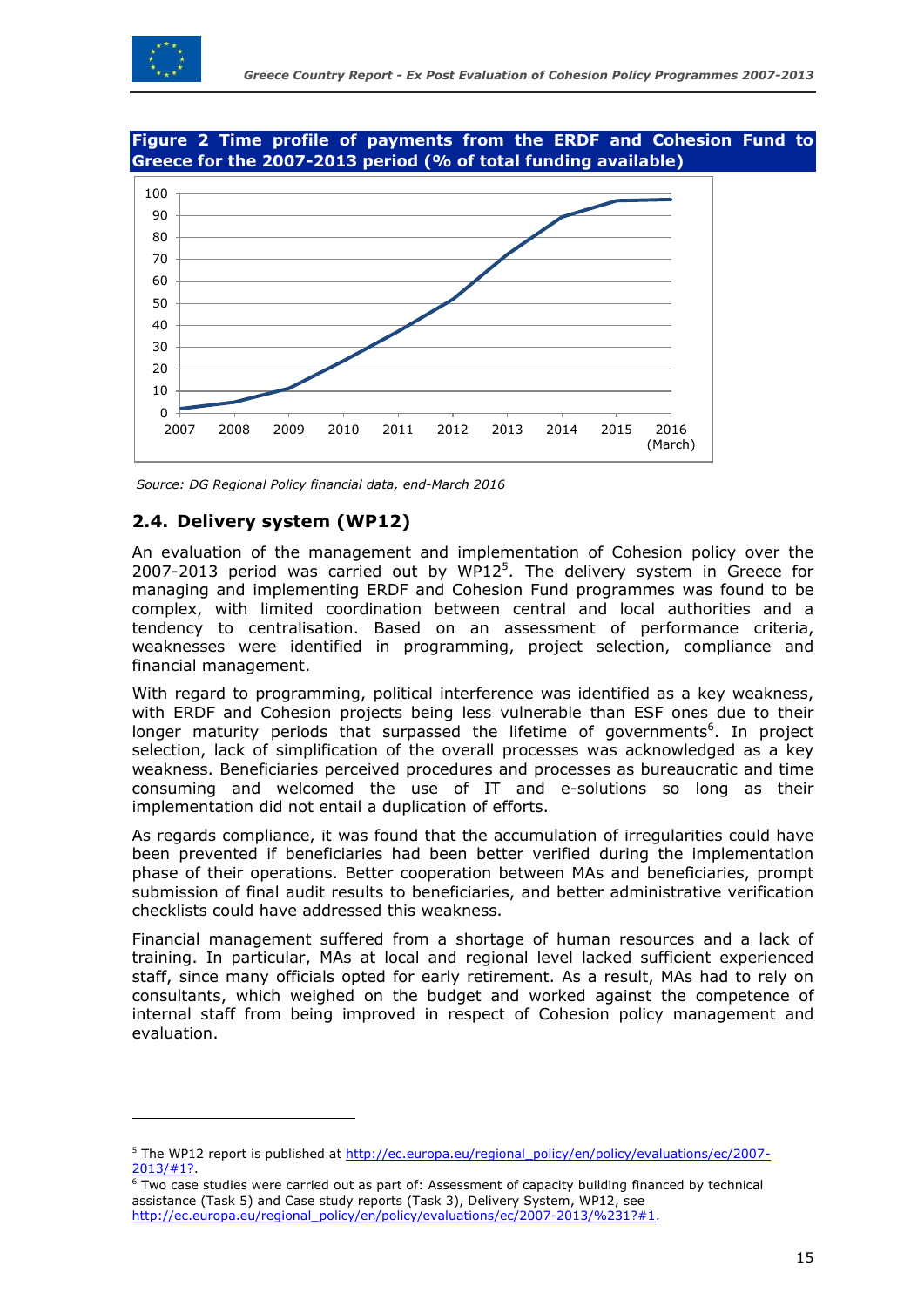

# <span id="page-15-0"></span>**3. The outcome of Cohesion Policy programmes – main findings from the ex post evaluation**

The main findings summarised here come from the evaluations carried out under the Work Packages (WPs) of the ex-post Evaluation of Cohesion Policy 2007-2013 which covered in detail the following policy areas:

- Support to SMEs increasing research and innovation in SMEs and SME development (WP2);
- Financial instruments for enterprises (WP3);
- Support to large enterprises (WP4);
- Transport (WP5);
- Environment (WP6);
- Energy efficiency in public and residential buildings (WP8);
- Culture and tourism (WP9);
- Urban development and social infrastructure (WP10);
- European Territorial Cooperation (WP11);
- Delivery system (WP12);
- Geography of expenditure (WP13);
- The impact of cohesion policy 2007-2013: model simulations with Quest III and Rhomolo (WP14).

All of these are relevant for Greece, except the evaluation on large enterprises (WP4), which did not cover Greece among the countries examined. The evaluation of ETC (WP11), it should be noted, is the subject of a separate report. The findings of WP12 were outlined above, while the estimates produced by WP13 on the allocation of funding and of expenditure between regions are not considered here<sup>7</sup>.

# <span id="page-15-1"></span>**3.1. Enterprise support and innovation (WP2, WP3 and WP4)**

The funding allocated to specific projects in this broad policy area amounted to EUR 2.9 billion, around 19% of the total allocation of funding for Greece. The larger part of the funding (some 45%) went to RTD and innovation, while most of the rest went to support other investment in enterprises (i.e. other than RTD and innovation).

Overall, up to the end of 2014, 561 RTD projects had been supported, along with 30 projects of cooperation between companies and research institutes. The support provided helped to start up 2 611 new businesses and co-financed 25 347 investment projects in SMEs. An estimated 21 006 full-time equivalent jobs in SMEs, in gross terms, were directly created as a result of the funding, together with 1 422 research jobs (see Table 6 at the end of this section).

#### **SME support, R&D and innovation (WP2)**

 $\overline{a}$ 

In the 2007-2013 period, the share of funding specifically allocated to SMEs support was relatively small, representing about 8% of the total funding available. This, however, amounted to a large proportion of the support provided to enterprises over the period in the country, given the large cuts in national funding to cope with the crisis.

Similarly to other Member States, the decision to favour direct investment support to SMEs was aimed at mitigating the effect of the credit crunch and the recession on the financing available to businesses. Most start-ups resulted from initiatives undertaken

<sup>&</sup>lt;sup>7</sup> They are available at: [http://ec.europa.eu/regional\\_policy/en/policy/evaluations/ec/2007-2013/#1.](http://ec.europa.eu/regional_policy/en/policy/evaluations/ec/2007-2013/#1)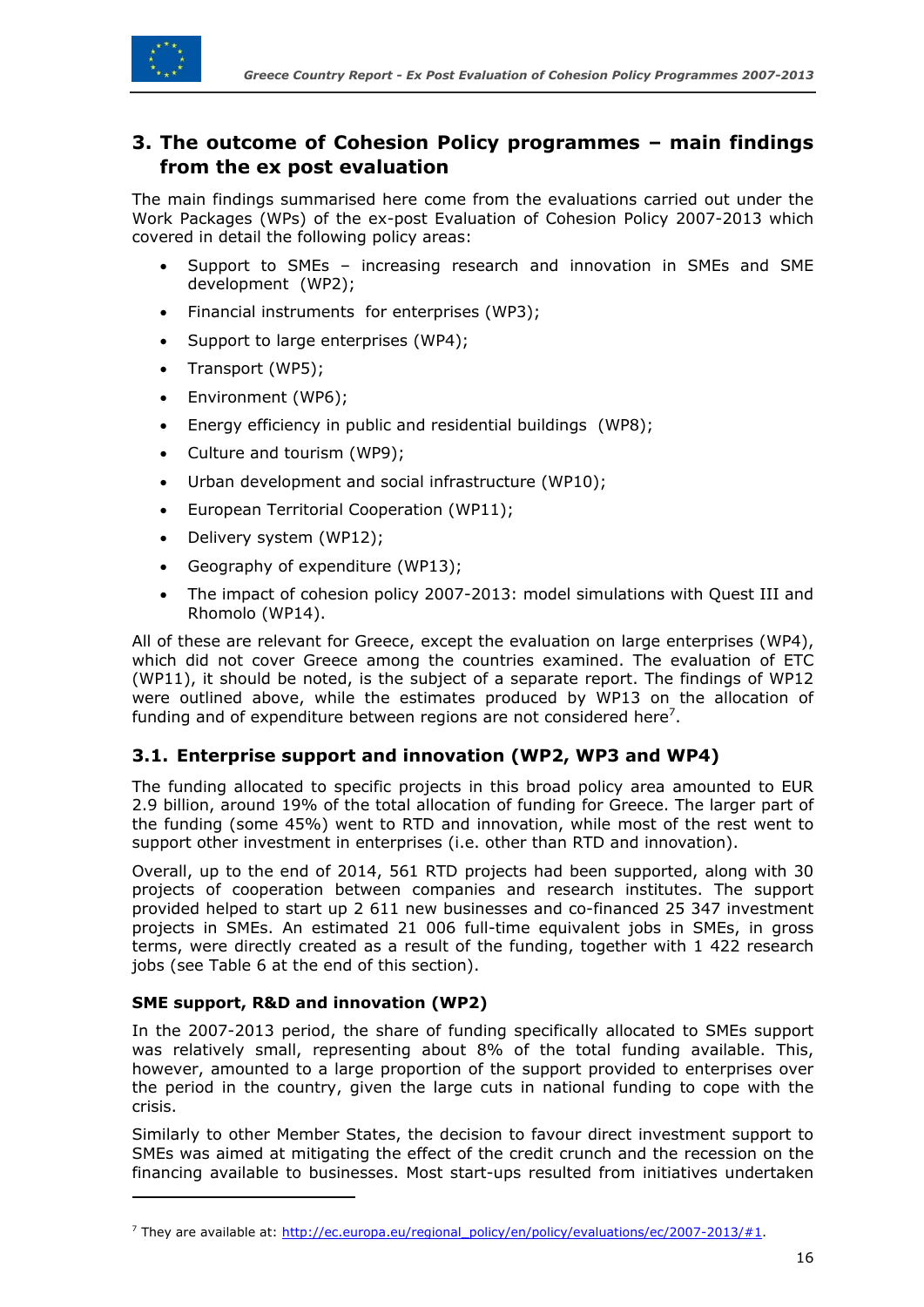

in the regions of Attiki and Anatoliki-Makedonia-Thraki as well as to the initiatives undertaken under the Competitiveness and Entrepreneurship  $OP<sup>8</sup>$ .

This OP as well as Attiki made large use of grants to provide support. They also used a large number of instruments focused on specific sectors (e.g. tourism, ICT, microelectronics and freight transport). However, several instruments failed to reach the desired outcomes because of the difficulties of SMEs in accessing the necessary co-financing.

#### **Financial Instruments for enterprises (WP3)**

During the 2007-2013 period, around EUR 1 billion (EUR 910 million from the ERDF) was allocated to Financial Instruments (FIs), corresponding to almost 30% of total ERDF support to enterprises and around 6% of the total funding available for Greece. Unlike in the majority of EU15 Member States, national co-financing was very limited (16%), while there was no private co-financing at all. By the end of 2014, the majority (89%) of the funding allocated had been paid into specific funds, and over half of this (56%) had reached final recipients.

In order to improve access to finance for SMEs, as well as stimulating urban development and energy efficiency measures, FIs were adopted in all Greek OPs, with the exception of the Digital Convergence and Technical Assistance OPs. Overall, two Holding Funds and 22 specific funds were co-financed. The Holding Funds were managed by the EIB and the National Entrepreneurship and Development Fund (two in each case – the latter being a national fund to support enterprises, particularly SMEs and innovative enterprises). The specific funds were operated by both private fund managers and public bodies.

FIs mainly took the form of loans, guarantees and equities being used only to a limited extent. In particular, loan schemes were aimed at compensating for the lack of credit available to SMEs from commercial banks.

# <span id="page-16-0"></span>**3.2. Transport (WP5)**

 $\overline{a}$ 

EUR 6.2 billion of funding, around 39% of the total ERDF and Cohesion Fund allocation to Greece, went to investment in Transport, among the largest shares in the EU. Most of this (74%) went to the funding of road projects, a larger share than in any other Member State.

Funding helped to construct 144 km of new roads and 11 km of new railway lines, which were both part of the TEN-T. It also co-financed the upgrading of 2 646 km of existing roads and 60 km of railway lines (see Table 6 at the end of this section). The funding amounted to 25% of the total investment in transport made over the period.

#### <span id="page-16-1"></span>**3.3. Environmental infrastructure (WP6)**

Some EUR 2 billion of funding went to the support of Environmental projects over the period, 13% of the total available. Of this, EUR 1.2 billion was allocated to water supply and wastewater treatment and EUR 0.3 billion to waste management, the broad areas covered by the WP6 evaluation. The remaining funds were allocates to other areas, such as risk prevention and promotion of biodiversity.

In practice, there was a reduction in the share of municipal waste treated over the period and in the proportion composted. There was also a small increase in waste disposed of in landfills, partly as a result of low charges being imposed for their use. In consequence, Greece was among the few Member States that by 2010 had failed to reduce waste disposed of in landfills to 75% of the 1995 levels. Over the same period, the proportion of waste recycled declined by 2% percentage points.

<sup>&</sup>lt;sup>8</sup> Expert evaluation network delivering policy analysis on the performance of Cohesion policy 2007-2013, Year 3 – 2013, Country Report on Achievements of Cohesion policy Greece.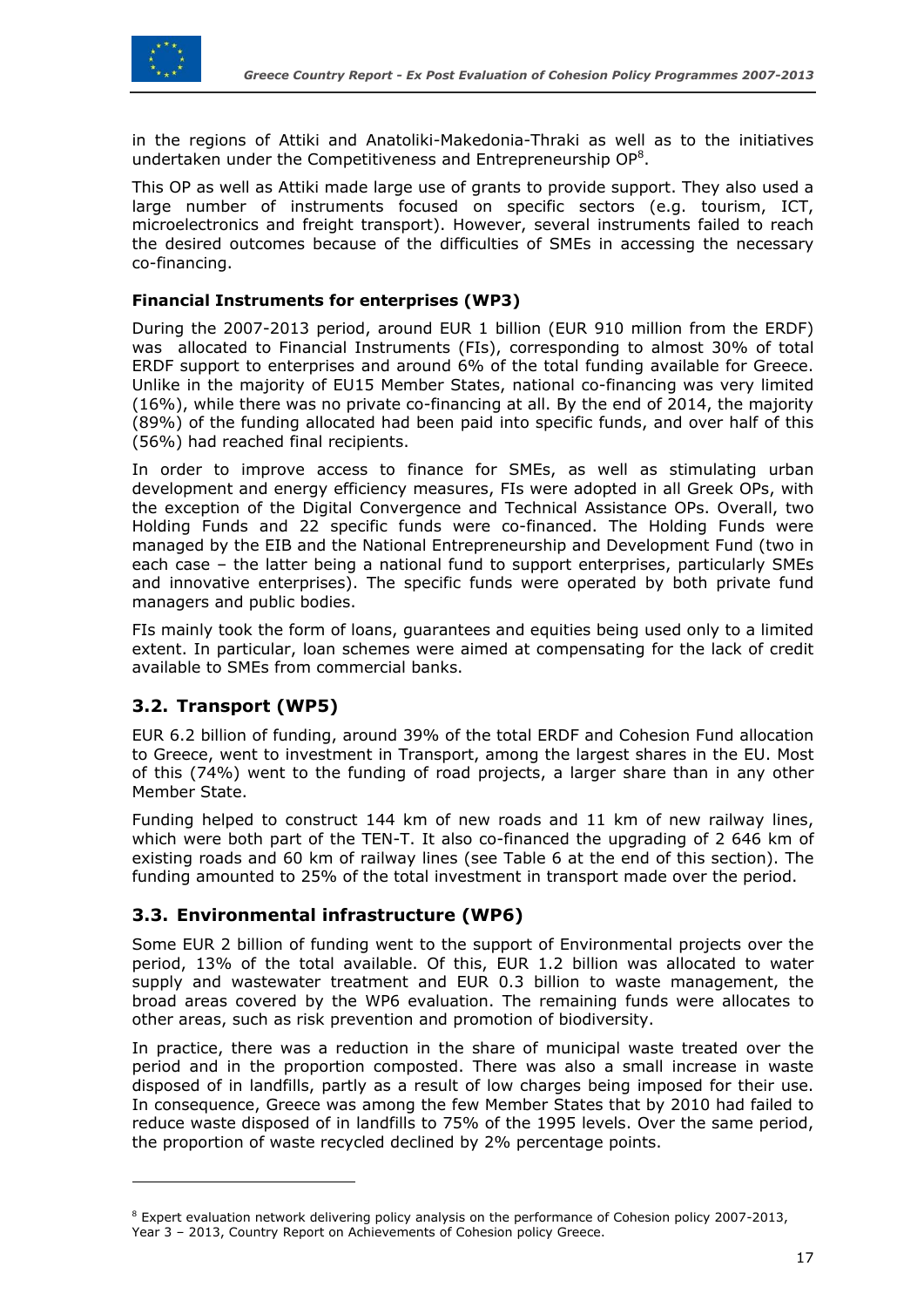

Several difficulties occurred in the implementation of major waste projects: problems with procurement procedures, a lack public acceptance and limited capacity at municipal level to manage large tenders for technical investment.

On the other hand, the support provided resulted in almost 1.5 million more people being connected to improved water supply and over 370 thousand being connected to wastewater treatment facilities.

#### **Collection, transport, treatment and disposal of sewage in the areas of Koropi and Peania case study<sup>9</sup>**

The project for on the collection, treatment and disposal of sewage in the areas of Koropi and Peania is still under construction and is expected to become operational in 2017. This project involves the construction of 97.8 km of sewerage pipeline and a new wastewater treatment plant with a total investment cost of about EUR 125 million. Once completed, the system will be operated by the Athens Water Supply and Sewerage Company (EYDAP SA) and is expected to benefit 94 300 people.

# <span id="page-17-0"></span>**3.4. Energy efficiency in public and residential buildings (WP8)**

Greece allocated EUR 861 million, around 5% of total funding, to support of energy efficiency measures. Support took the form of financial instruments, especially loans, as well as grants. The average contribution to a loan in Greece was only EUR 1 500, compared with EUR 50 000 in the other 11 Member States examined by the evaluation carried out under WP8. This was because the contribution went exclusively to individuals, in contrast to the other Member States where support was provided mainly to housing associations and other bodies.

#### **Energy Country case study<sup>10</sup>**

Energy use is relatively high in Greece and all OPs recognised the potential for increasing energy efficiency. The country case study focussed on measures for support of improving energy efficiency in public and residential buildings in 4 OPs: Competitiveness and entrepreneurship, Environment and sustainable development, Attiki and Anatoliki Makedonia-Thraki.

The overall funding allocated amounted to EUR 300 million, with the Competitiveness and entrepreneurship OP alone allocating some EUR 154 million. Specific objectives for energy saving are identified in all programmes, with emphasis on urban residential buildings, while the Competitiveness-and entrepreneurship OP also emphasises energy efficiency investment in municipalities,

In terms of output, up to the end of 2014, some 50 thousand households had been upgraded, 39 thousand by the Competitiveness-and entrepreneurship OP. As a result, energy savings of 498 681 tonnes of oil equivalent were made, significantly exceeding the target set. In addition, greenhouse gas emissions ( $CO<sub>2</sub>$  and the equivalent) were reduced by 2 825 kilotonnes.

# <span id="page-17-1"></span>**3.5. Culture and tourism (WP9)**

Some EUR 639 million, or 4% of total funding, was set aside for investment in culture and tourism over the period, exclusively in the form of non-repayable grants. Most of this (EUR 534 million) went to culture.

According to the MAs surveyed, the two policy areas were regarded as being closely inter-related, investment in culture being seen as a means of attracting tourists. The main motivation for providing support was stated to be to help diversify the regional economy, though, in addition, support for cultural activities was considered a way of strengthening social cohesion by preserving local traditions.

 $\overline{a}$ 

 $9$  The full case study report can be consulted here:

[http://ec.europa.eu/regional\\_policy/sources/docgener/evaluation/pdf/expost2013/wp6\\_case\\_study.pdf.](http://ec.europa.eu/regional_policy/sources/docgener/evaluation/pdf/expost2013/wp6_case_study.pdf)  $10$  The full case study report can be consulted here as separate annex to final report: [http://ec.europa.eu/regional\\_policy/en/policy/evaluations/ec/2007-2013/#1.](http://ec.europa.eu/regional_policy/en/policy/evaluations/ec/2007-2013/%231)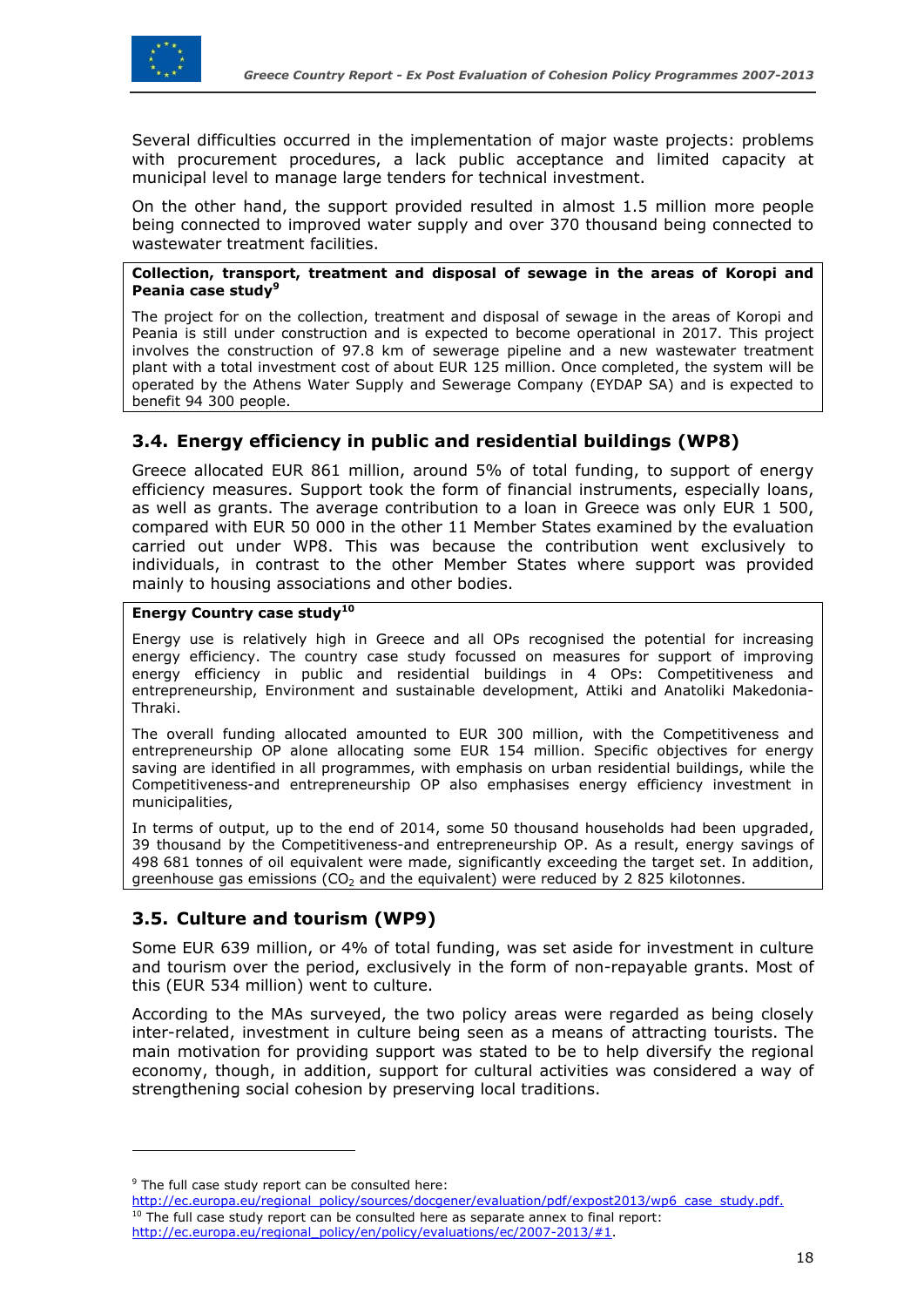

# <span id="page-18-0"></span>**3.6. Urban development and social infrastructure (WP10)**

A total of EUR 1.7 billion, or 11% of total funding, was allocated to investment in urban development and social infrastructure. The majority of this (over 60%) went to investment in social infrastructure, particularly in education establishments, healthcare facilities and childcare centres.

Among the 115 OPs covered by the evaluation undertaken by WP10 (those with over EUR 22 million going to these two policy areas) five were Greek. In the majority of them, funding was allocated primarily to urban development project and to education buildings and equipment and only a small amount went to housing and other social infrastructure.

Evidence on achievements linked to investments is scarce. The only core indicator reported by MAs relates to areas of rehabilitated land, which amounted to 57 square km up to the end of 2014.

# <span id="page-18-1"></span>**3.7. ETC (WP11)**

 $\overline{a}$ 

Greece was involved in three Interreg programmes financed under the Cross-border Cooperation strand of the ETC Objective. These were, respectively, with Italy, Bulgaria, and Cyprus. The ETC-funded programmes are the subject of a separate report.

# <span id="page-18-2"></span>**3.8. Impact on GDP (WP14)**

The investment supported by Cohesion policy and rural development policies in Greece is estimated to have increased GDP in 2015, at the of end of the programming period, by just over 2% above the level it would have been in the absence of the funding provided<sup>11</sup>. It is further estimated that in 2023, 8 years after the funding came to an end, GDP will be almost 3% higher as a result of the investment concerned.

#### <span id="page-18-3"></span>**3.9. Overview of achievements**

Table 6 summarises the core indicator data reported by MAs. Up to the end of 2014, the investment undertaken with the support of the ERDF for the 2007-2013 period resulted in the direct creation of 21 000 new jobs according to the figures reported by MAs.

In addition to the achievements reported above under the different WPs, around 772 thousand additional people, or about 7% of the total Greek population, were connected to the broadband network as a result of the ERDF support provided. ERDF support also led to the capacity to produce electricity from renewable energy sources being increased by 108 megawatts.

It should be emphasised that since not all MAs report all of the core indicators, and in some cases, only a minority, the figures tend to understate achievements, perhaps substantially. In addition, the data reported relate to the situation at the end of 2014, one year before the official end of the period in terms of the expenditure which can be financed, so that they also understate achievements over the programming period because of this.

 $11$  Estimates by the Quest model, a new-Keynesian dynamic general equilibrium model in kind widely used in economic policy research, developed by DG Economic and Financial Affairs to assess the effects of policies. See The impact of Cohesion Policy 2007-2013: model simulations with Quest III, WP14a, final report, [http://ec.europa.eu/regional\\_policy/sources/docgener/evaluation/pdf/expost2013/wp14a\\_final\\_report\\_en.p](http://ec.europa.eu/regional_policy/sources/docgener/evaluation/pdf/expost2013/wp14a_final_report_en.pdf) [df.](http://ec.europa.eu/regional_policy/sources/docgener/evaluation/pdf/expost2013/wp14a_final_report_en.pdf)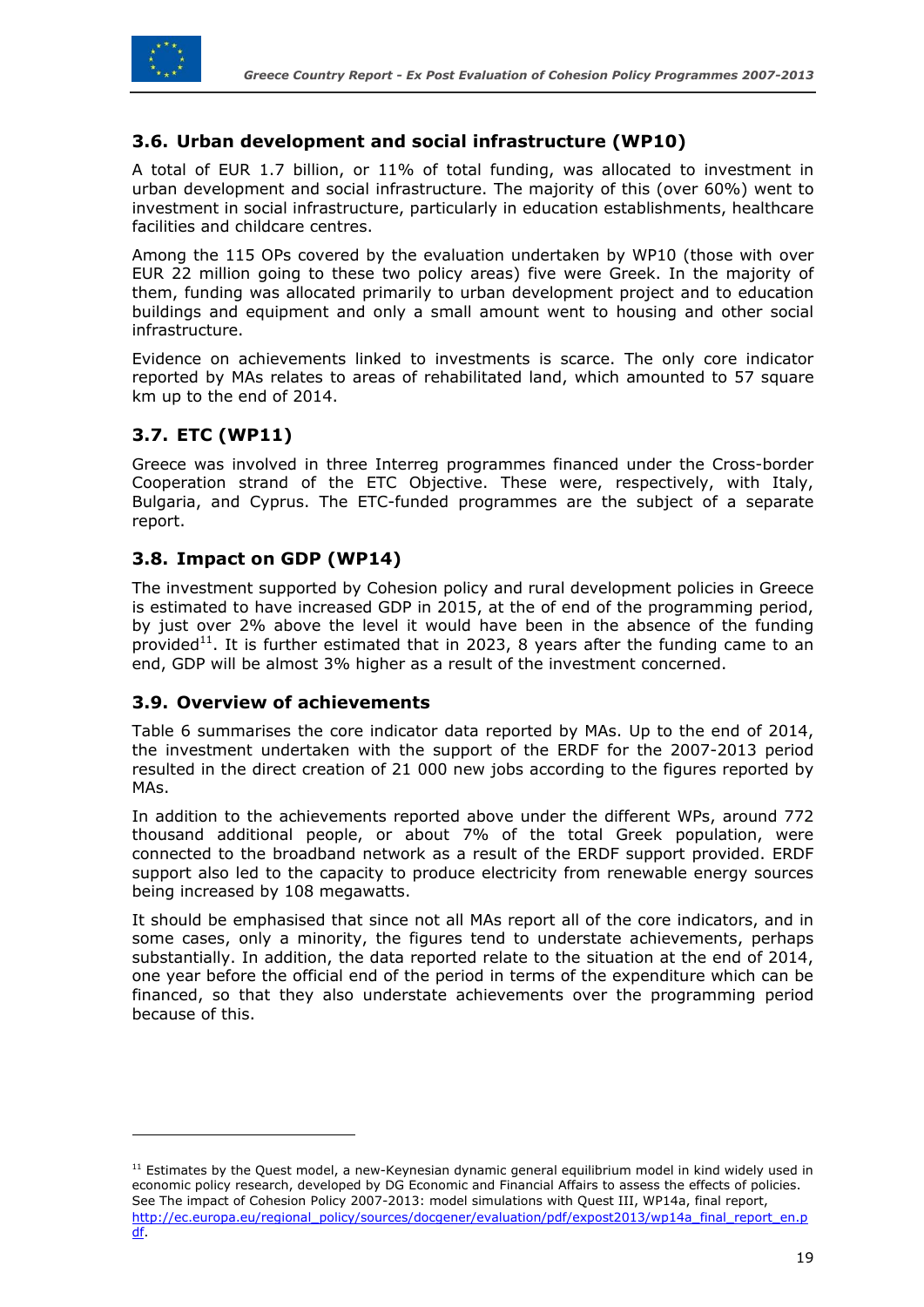

#### **Table 6 Values of core indicators for ERDF co-financed programmes in Greece for 2007-2013 period, as at end-2014**

| Core      |                                                                 |                         |
|-----------|-----------------------------------------------------------------|-------------------------|
| Indicator |                                                                 |                         |
| Code      | Core indicator name                                             | Value up to end of 2014 |
| 0         | Aggregated Jobs                                                 | 21 006                  |
|           | Jobs created                                                    | 3 4 6 7                 |
| 4         | Number of RTD projects                                          | 561                     |
| 5         | Number of cooperation project enterprises-research institutions | 30                      |
| 6         | Research jobs created                                           | 1422                    |
| 7         | Number of direct investment aid projects to SME                 | 25 347                  |
| 8         | Number of start-ups supported                                   | 2 6 1 1                 |
| 9         | Jobs created in SME (gross, full time equivalent)               | 21 006                  |
| 12        | Number of additional population covered by broadband access     | 771851                  |
| 14        | km of new roads                                                 | 144                     |
| 15        | km of new TEN roads                                             | 144                     |
| 16        | km of reconstructed roads                                       | 2 646                   |
| 18        | km of TEN railroads                                             | 11                      |
| 19        | km of reconstructed railroads                                   | 60                      |
| 24        | Additional capacity of renewable energy production (MW)         | 108                     |
| 25        | Additional population served by water projects                  | 1 455 459               |
| 26        | Additional population served by waste water projects            | 370 841                 |
| 29        | Area rehabilitated (km2)                                        | 57                      |
| 35        | Number of jobs created in tourism                               | 13                      |

*Note: The figures in the table are those reported by MAs in Annual Implementation Reports. Core indicators for which no data were reported by the Member State are not included. The aggregate jobs indicator is based on an examination by the Commission of all gross job creation reported for each priority axis and is regarded as the most accurate figure for the total number of gross jobs directly created as a result of funding. It tends to be higher than the sum of the figures reported by MAs for the core indicators relating to jobs created because in many cases MAs fail to report anything for these indicators.*

*Source: Annual Implementation Reports, 2014 and DG Regional Policy post-processing of these, August 2016*